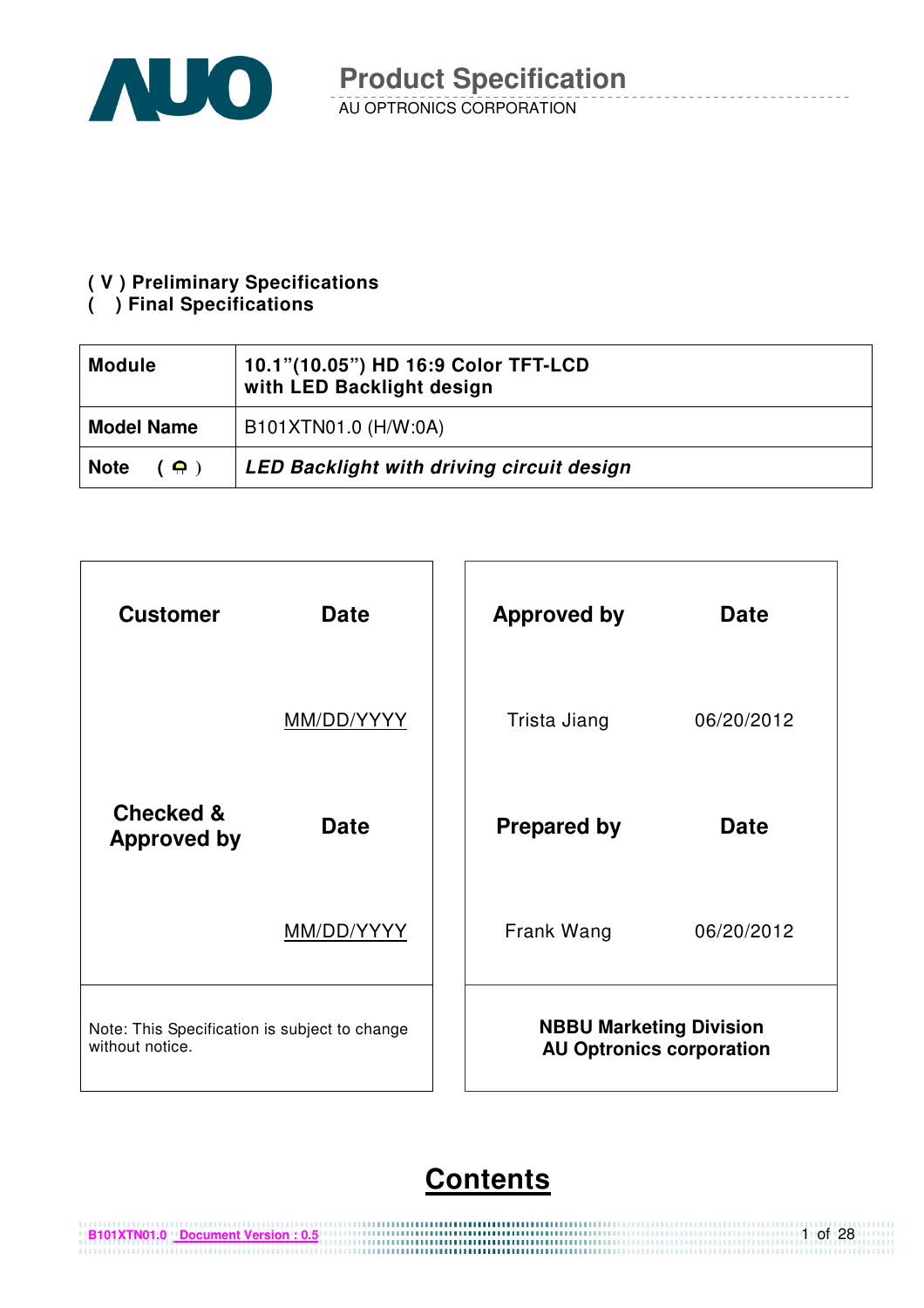

# **Product Specification**<br>AU OPTRONICS CORPORATION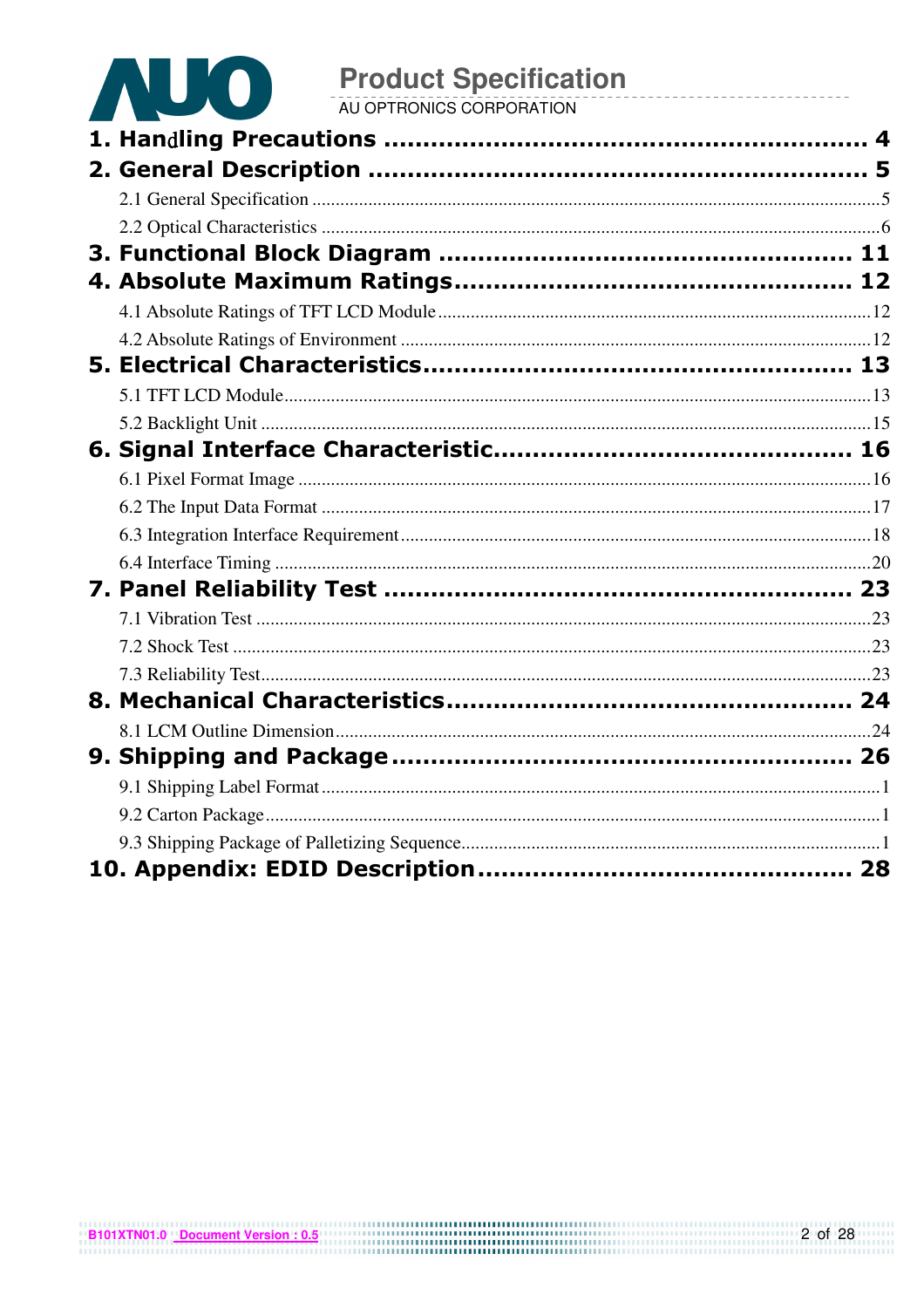

AU OPTRONICS CORPORATION

# **Record of Revision**

|      | <b>Version and Date</b><br>Old description<br>Page |           |                                                   | <b>New Description</b>      | <b>Remark</b> |
|------|----------------------------------------------------|-----------|---------------------------------------------------|-----------------------------|---------------|
| 10.1 | 2012/02/19                                         | All       | <b>First Edition for Customer</b>                 |                             |               |
| 0.2  | 2012/3/29                                          | 18        | <b>Update Pin Assignment</b>                      |                             |               |
| 0.3  | 2012/4/16                                          | 18        | <b>Update Connector Description</b>               |                             |               |
| 0.4  | 2012/6/20                                          | 24,<br>25 | Update LCM Outline Dimension front<br>& back view |                             |               |
| 0.5  | 2012/09/17                                         | 26        |                                                   | <b>Updated carton label</b> |               |
|      |                                                    |           |                                                   |                             |               |
|      |                                                    |           |                                                   |                             |               |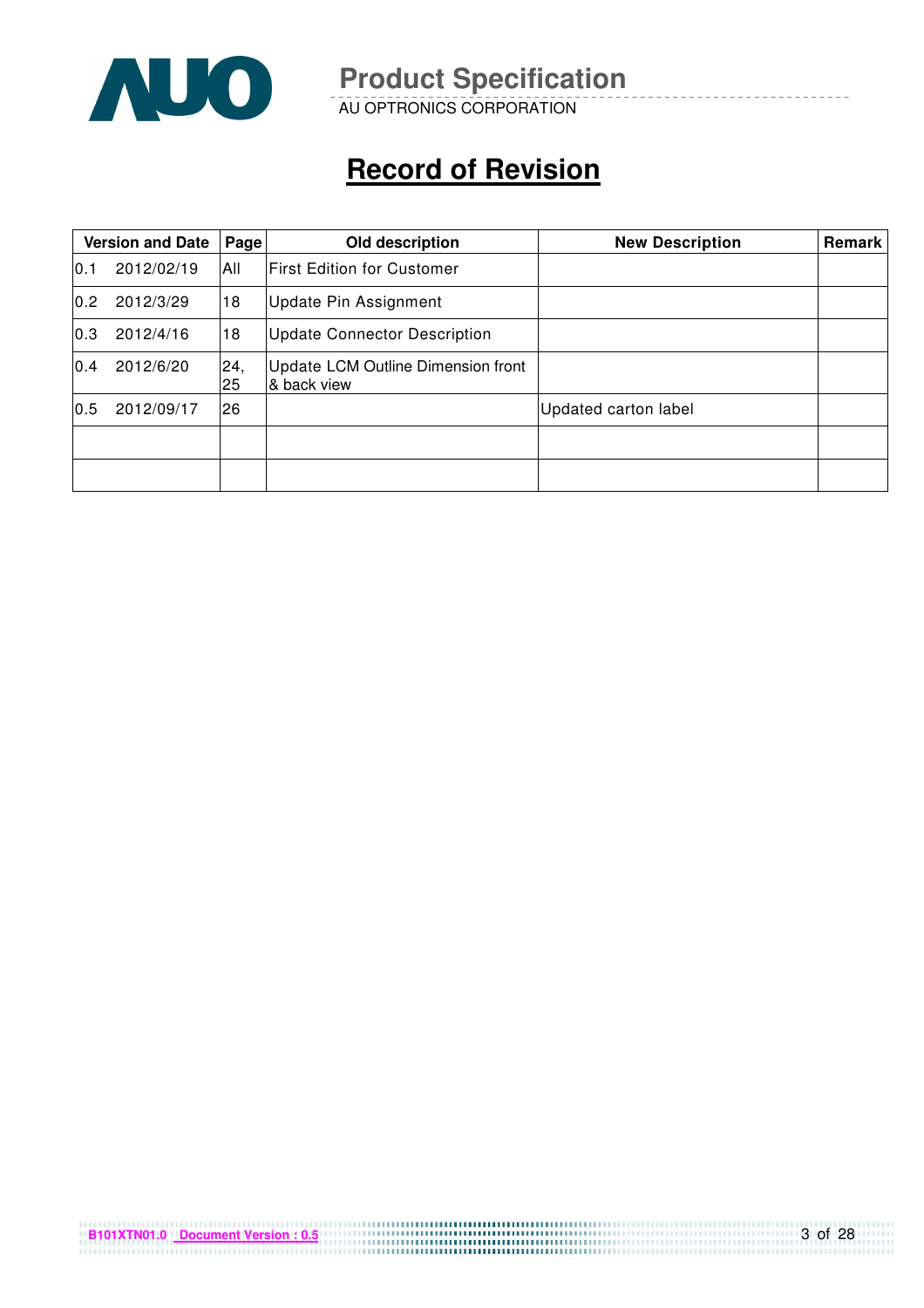

#### AU OPTRONICS CORPORATION

## **1. Handling Precautions**

- 1) Since front polarizer is easily damaged, pay attention not to scratch it.
- 2) Be sure to turn off power supply when inserting or disconnecting from input connector.
- 3) Wipe off water drop immediately. Long contact with water may cause discoloration or spots.
- 4) When the panel surface is soiled, wipe it with absorbent cotton or other soft cloth.
- 5) Since the panel is made of glass, it may break or crack if dropped or bumped on hard surface.
- 6) Since CMOS LSI is used in this module, take care of static electricity and insure human earth when handling.
- 7) Do not open nor modify the Module Assembly.
- 8) Do not press the reflector sheet at the back of the module to any directions.
- 9) At the insertion or removal of the Signal Interface Connector, be sure not to rotate nor tilt the Interface Connector of the TFT Module.
- 11) After installation of the TFT Module into an enclosure (Notebook PC Bezel, for example), do not twist nor bend the TFT Module even momentary. At designing the enclosure, it should be taken into consideration that no bending/twisting forces are applied to the TFT Module from outside. Otherwise the TFT Module may be damaged.
- 12) Small amount of materials having no flammability grade is used in the LCD module. The LCD module should be supplied by power complied with requirements of Limited Power Source (IEC60950 or UL1950), or be applied exemption.
- 13) Disconnecting power supply before handling LCD modules, it can prevent electric shock, DO NOT TOUCH the electrode parts, cables, connectors and LED circuit part of TFT module that a LED light bar build in as a light source of back light unit. It can prevent electrostatic breakdown.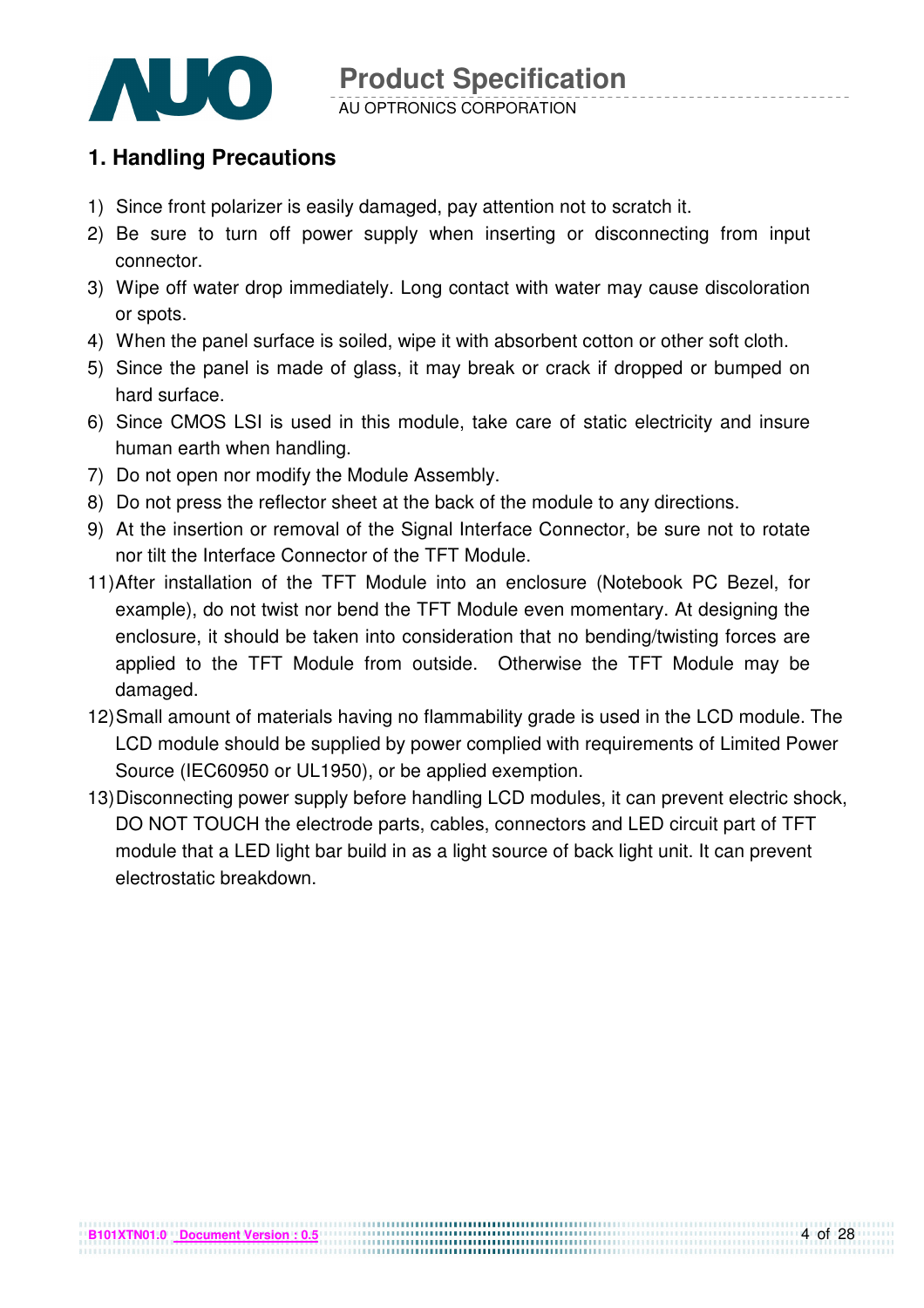

AU OPTRONICS CORPORATION

# **2. General Description**

B101XTN01.0 is a Color Active Matrix Liquid Crystal Display composed of a TFT LCD panel, a driver circuit, and LED backlight system. The screen format is intended to support the 16:9 HD, 1366(H) x768(V) screen and 262k colors (RGB 6-bits data driver) with LED backlight driving circuit. All input signals are LVDS interface compatible.

B101XTN01.0 is designed for a display unit of notebook style personal computer and industrial machine.

# **2.1 General Specification**

The following items are characteristics summary on the table at 25  $^{\circ}$ C condition:

| <b>Items</b>                                               | <b>Unit</b>      | <b>Specifications</b>                 |                                        |       |       |  |  |
|------------------------------------------------------------|------------------|---------------------------------------|----------------------------------------|-------|-------|--|--|
| Screen Diagonal                                            | [mm]             | 255.28                                |                                        |       |       |  |  |
| <b>Active Area</b>                                         | [mm]             | 222.52 x 125.11                       |                                        |       |       |  |  |
| Pixels H x V                                               |                  | 1366x3(RGB) x 768                     |                                        |       |       |  |  |
| <b>Pixel Pitch</b>                                         | [mm]             | 0.1629X0.1629                         |                                        |       |       |  |  |
| <b>Pixel Format</b>                                        |                  | R.G.B. Vertical Stripe                |                                        |       |       |  |  |
| <b>Display Mode</b>                                        |                  | Normally White                        |                                        |       |       |  |  |
| White Luminance (ILED=20mA)<br>(Note: ILED is LED current) | $\text{[cd/m}^2$ |                                       | 200 typ. (5 points average)            |       |       |  |  |
| <b>Luminance Uniformity</b>                                |                  |                                       | 1.25 (5 points average)                |       |       |  |  |
| <b>Contrast Ratio</b>                                      |                  | 500 typ                               |                                        |       |       |  |  |
| <b>Response Time</b>                                       | [ms]             | 8 typ / 16 Max                        |                                        |       |       |  |  |
| Nominal Input Voltage VDD                                  | [Volt]           | $+3.3$ typ.                           |                                        |       |       |  |  |
| <b>Power Consumption</b>                                   | [Watt]           |                                       | 2.6 max. (Include Logic and Blu power) |       |       |  |  |
| Weight                                                     | [Grams]          | 170<br>max.                           |                                        |       |       |  |  |
| <b>Physical Size</b>                                       | [mm]             |                                       | Min.                                   | Typ.  | Max.  |  |  |
| <b>Include bracket</b>                                     |                  | Length                                | 243.0                                  | 243.5 | 244.0 |  |  |
|                                                            |                  | Width                                 | 146.5                                  | 147.0 | 147.5 |  |  |
|                                                            |                  | <b>Thickness</b>                      |                                        |       | 3.6   |  |  |
| <b>Electrical Interface</b>                                |                  | 1 channel LVDS                        |                                        |       |       |  |  |
| <b>Glass Thickness</b>                                     | [mm]             | 0.5                                   |                                        |       |       |  |  |
| <b>Surface Treatment</b>                                   |                  | Glare, Hardness 3H,<br>Low Reflection |                                        |       |       |  |  |
| <b>Support Color</b>                                       |                  |                                       | 262K colors (RGB 6-bit)                |       |       |  |  |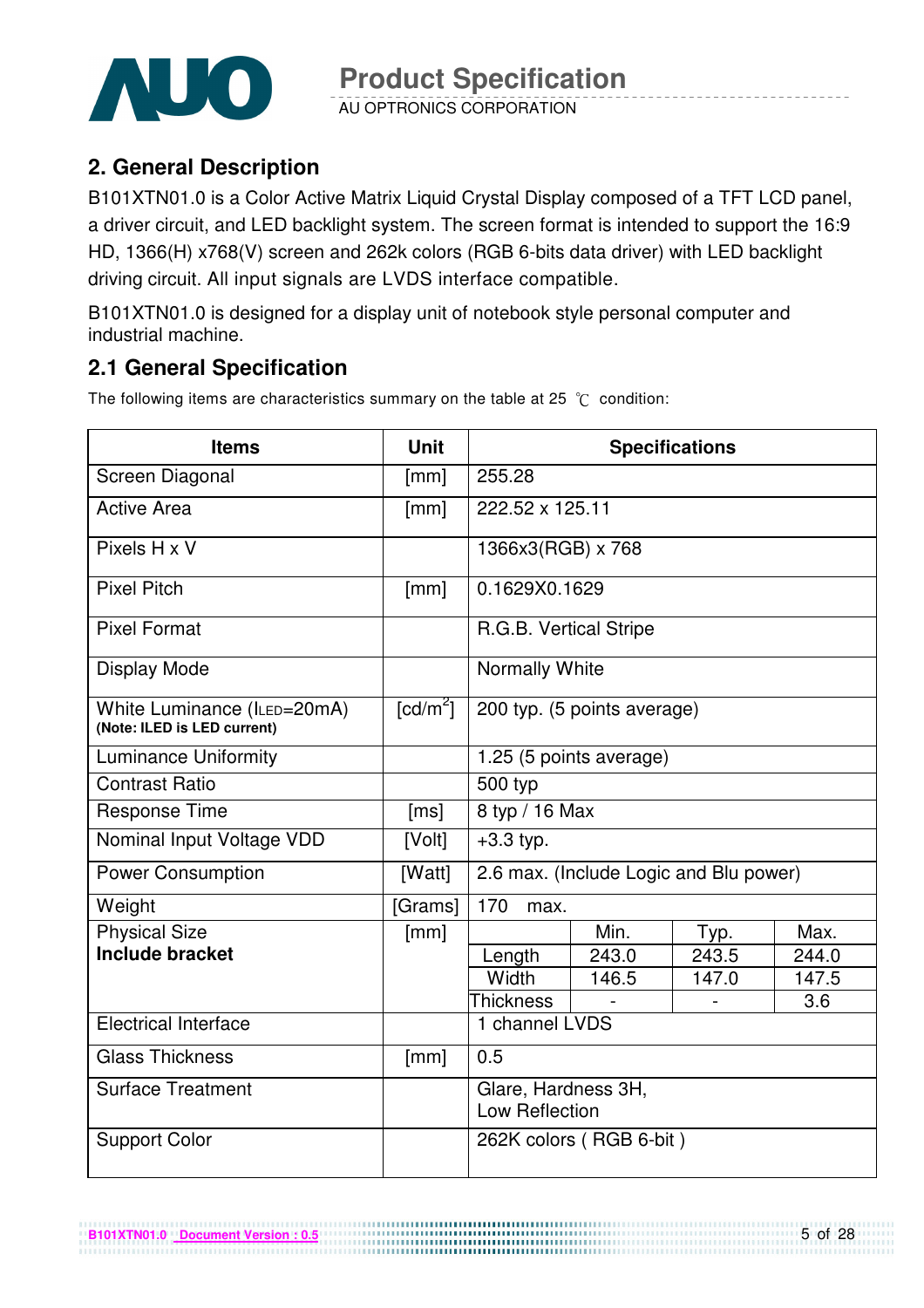

AU OPTRONICS CORPORATION

| Temperature Range<br>Operating<br>Storage (Non-Operating) | $\mathsf{I}^\circ\mathsf{C}$<br>$\mathsf{I}^\circ\mathsf{Cl}$ | 0 to $+50$<br>$-20$ to $+60$ |
|-----------------------------------------------------------|---------------------------------------------------------------|------------------------------|
| <b>RoHS Compliance</b>                                    |                                                               | <b>RoHS Compliance</b>       |

# **2.2 Optical Characteristics**

The optical characteristics are measured under stable conditions at 25°C (Room Temperature) :

| Item                                |              | <b>Symbol</b>                         | <b>Conditions</b>                                   | Min.           | Typ.           | Max.           | <b>Unit</b>     | <b>Note</b> |
|-------------------------------------|--------------|---------------------------------------|-----------------------------------------------------|----------------|----------------|----------------|-----------------|-------------|
| <b>White Luminance</b><br>ILED=20mA |              |                                       | 5 points average                                    | $\blacksquare$ | 200            | $\blacksquare$ | $\text{cd/m}^2$ | 1, 4, 5.    |
| <b>Viewing Angle</b>                |              | $\boldsymbol{\theta}$ R<br>$\theta_L$ | <b>Horizontal</b><br>(Right)<br>$CR = 10$<br>(Left) | 40<br>40       | 45<br>45       |                | degree          |             |
|                                     |              | ψн<br>$\phi_L$                        | <b>Vertical</b><br>(Upper)<br>$CR = 10$<br>(Lower)  | 10<br>30       | 15<br>35       | ۰              |                 | 4, 9        |
| Luminance<br><b>Uniformity</b>      |              | $\delta$ 5P                           | <b>5 Points</b>                                     | ۰              | $\blacksquare$ | 1.25           |                 | 1, 3, 4     |
| Luminance<br><b>Uniformity</b>      |              | $\delta$ 13P                          | <b>13 Points</b>                                    |                | $\blacksquare$ | 1.60           |                 | 2, 3, 4     |
| <b>Contrast Ratio</b>               |              | <b>CR</b>                             |                                                     | 400            | 500            |                |                 | 4, 6        |
| <b>Cross talk</b>                   |              | $\%$                                  |                                                     |                |                | 4              |                 | 4, 7        |
| <b>Response Time</b>                |              | $T_{\rm RT}$                          | <b>Rising + Falling</b>                             |                | 8              | 16             | msec            | 4, 8        |
|                                     | <b>Red</b>   | <b>Rx</b>                             |                                                     | <b>TBD</b>     | <b>TBD</b>     | <b>TBD</b>     |                 |             |
|                                     |              | <b>Ry</b>                             |                                                     | <b>TBD</b>     | <b>TBD</b>     | <b>TBD</b>     |                 |             |
|                                     | Green        | Gx                                    |                                                     | <b>TBD</b>     | <b>TBD</b>     | <b>TBD</b>     |                 |             |
| Color /<br><b>Chromaticity</b>      |              | Gy                                    |                                                     | <b>TBD</b>     | <b>TBD</b>     | <b>TBD</b>     |                 |             |
| <b>Coodinates</b>                   |              | <b>Bx</b>                             | <b>CIE 1931</b>                                     | <b>TBD</b>     | <b>TBD</b>     | <b>TBD</b>     |                 | 4           |
|                                     | <b>Blue</b>  | <b>By</b>                             |                                                     | <b>TBD</b>     | <b>TBD</b>     | <b>TBD</b>     |                 |             |
|                                     |              | Wx                                    |                                                     | 0.283          | 0.313          | 0.343          |                 |             |
|                                     | <b>White</b> | <b>Wy</b>                             |                                                     | 0.299          | 0.329          | 0.359          |                 |             |
| <b>NTSC</b>                         |              | %                                     |                                                     |                | 45             |                |                 |             |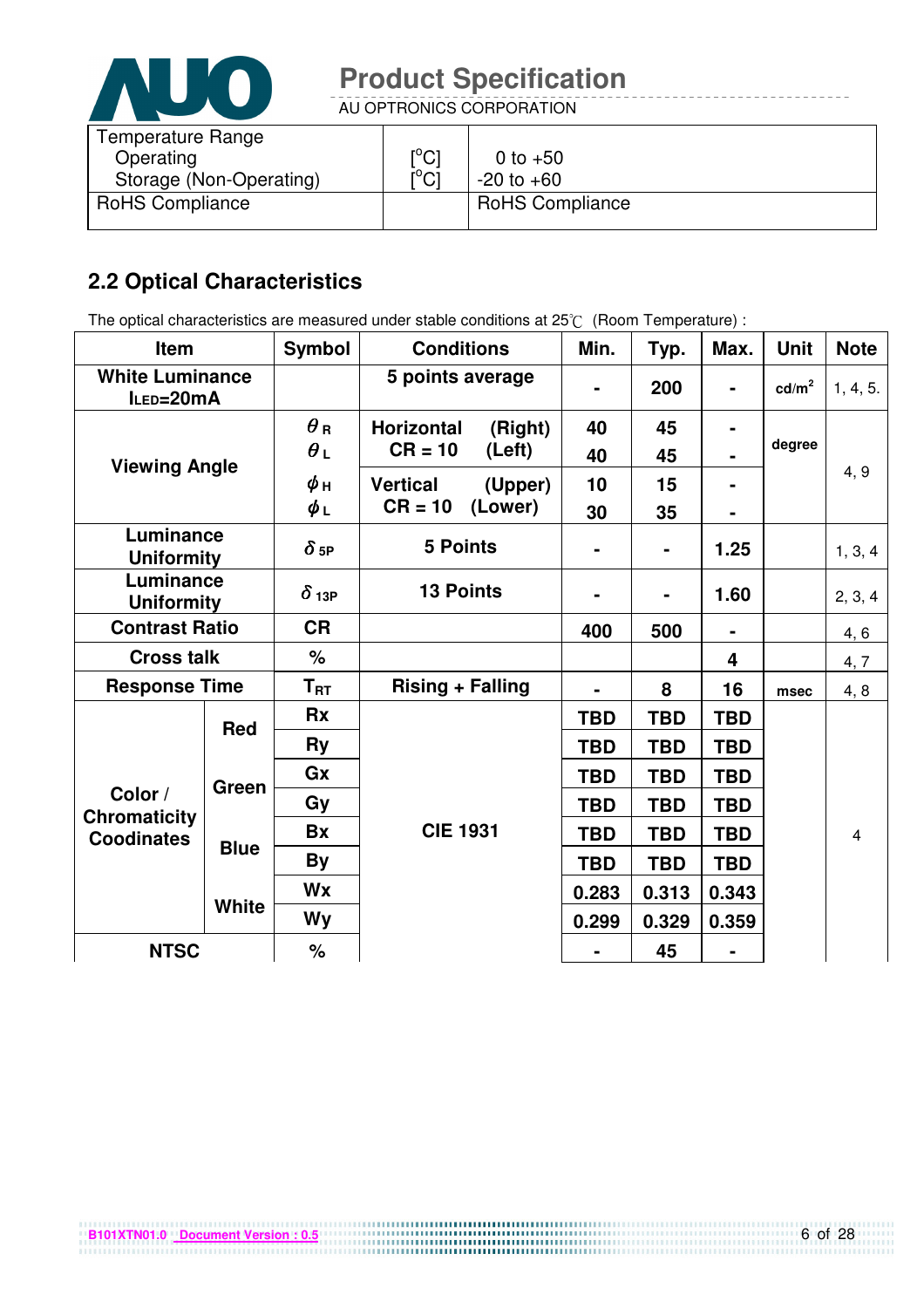

AU OPTRONICS CORPORATION

**Note 1**: 5 points position (Ref: Active area)



**Note 2**: 13 points position (Ref: Active area)

![](_page_6_Figure_6.jpeg)

**Note 3**: The luminance uniformity of 5 or13 points is defined by dividing the maximum luminance values by the minimum test point luminance

$$
\delta_{\text{ws}} = \frac{\text{Maximum brightness of five points}}{\text{Minimum brightness of five points}}
$$
\n
$$
\delta_{\text{w13}} = \frac{\text{Maximum brightness of thirteen points}}{\text{Minimum brightness of thirteen points}}
$$

#### **Note 4**: Measurement method

The LCD module should be stabilized at given temperature for 30 minutes to avoid abrupt temperature change during measuring. In order to stabilize the luminance, the measurement should be executed after lighting Backlight for 30 minutes in a stable, windless and dark room, and it should be measured in the center of screen.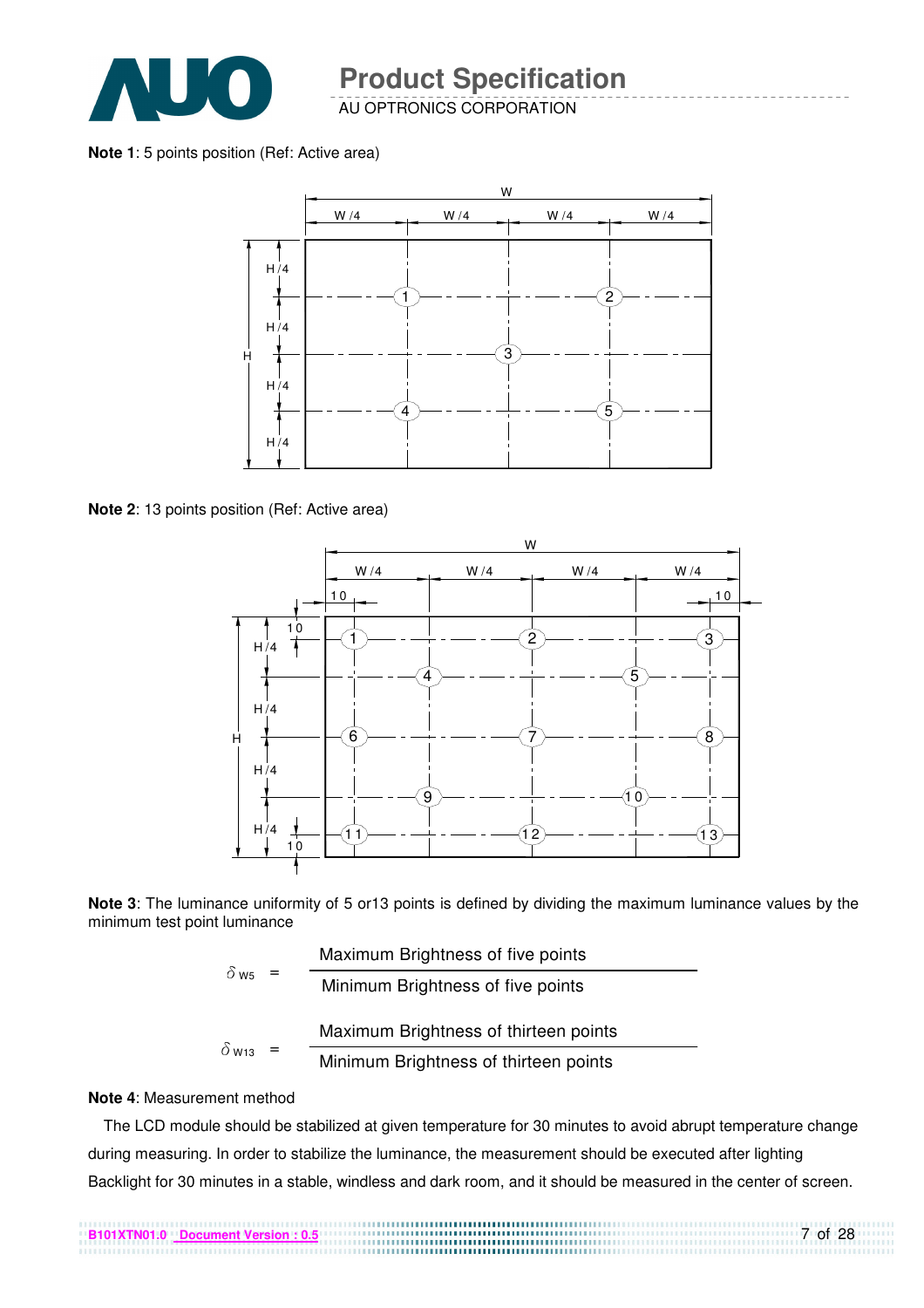![](_page_7_Picture_0.jpeg)

AU OPTRONICS CORPORATION

![](_page_7_Figure_3.jpeg)

**Note 5**: Definition of Average Luminance of Center of the screen

Measure the luminance of gray level 63 at 5 points  $Y_L = [L (1) + L (2) + L (3) + L (4) + L (5)] / 5$ L (x) is corresponding to the luminance of the point X at Figure in Note (1).

**Note 6** : Definition of contrast ratio:

Contrast ratio is calculated with the following formula.

Contrast ratio  $(CR)$ = Brightness on the "White" state Brightness on the "Black" state

**Note 7** : Definition of Cross Talk (CT)

 $CT = |Y_B - Y_A| / Y_A \times 100$  (%)

Where

YA = Luminance of measured location without gray level 0 pattern (cd/m2)

.............................

 $Y_B$  = Luminance of measured location with gray level 0 pattern (cd/m2)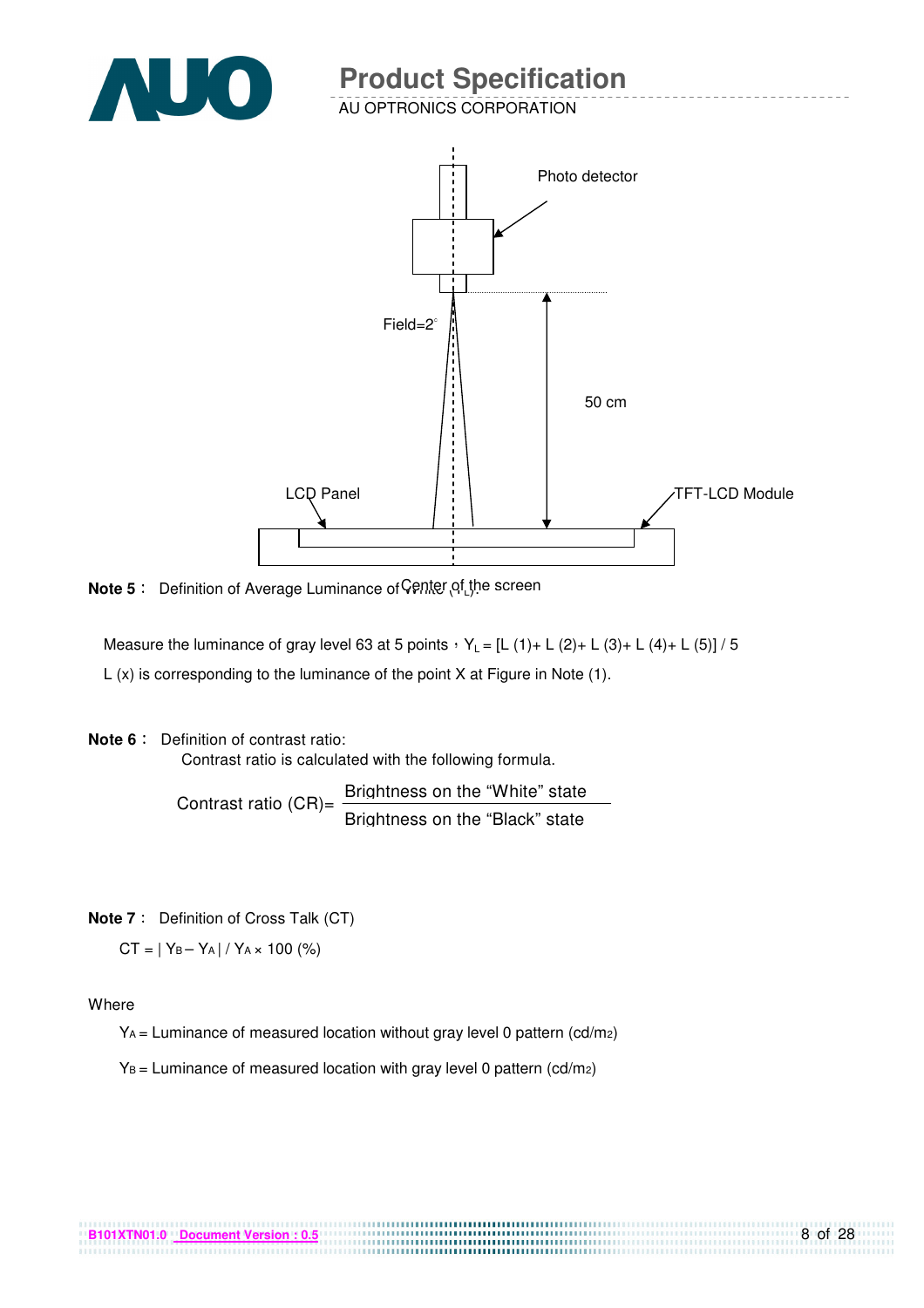![](_page_8_Figure_0.jpeg)

**Note 8**: Definition of response time:

The output signals of BM-7 or equivalent are measured when the input signals are changed from "Black" to "White" (falling time) and from "White" to "Black" (rising time), respectively. The response time interval between the 10% and 90% of amplitudes. Refer to figure as below.

![](_page_8_Figure_3.jpeg)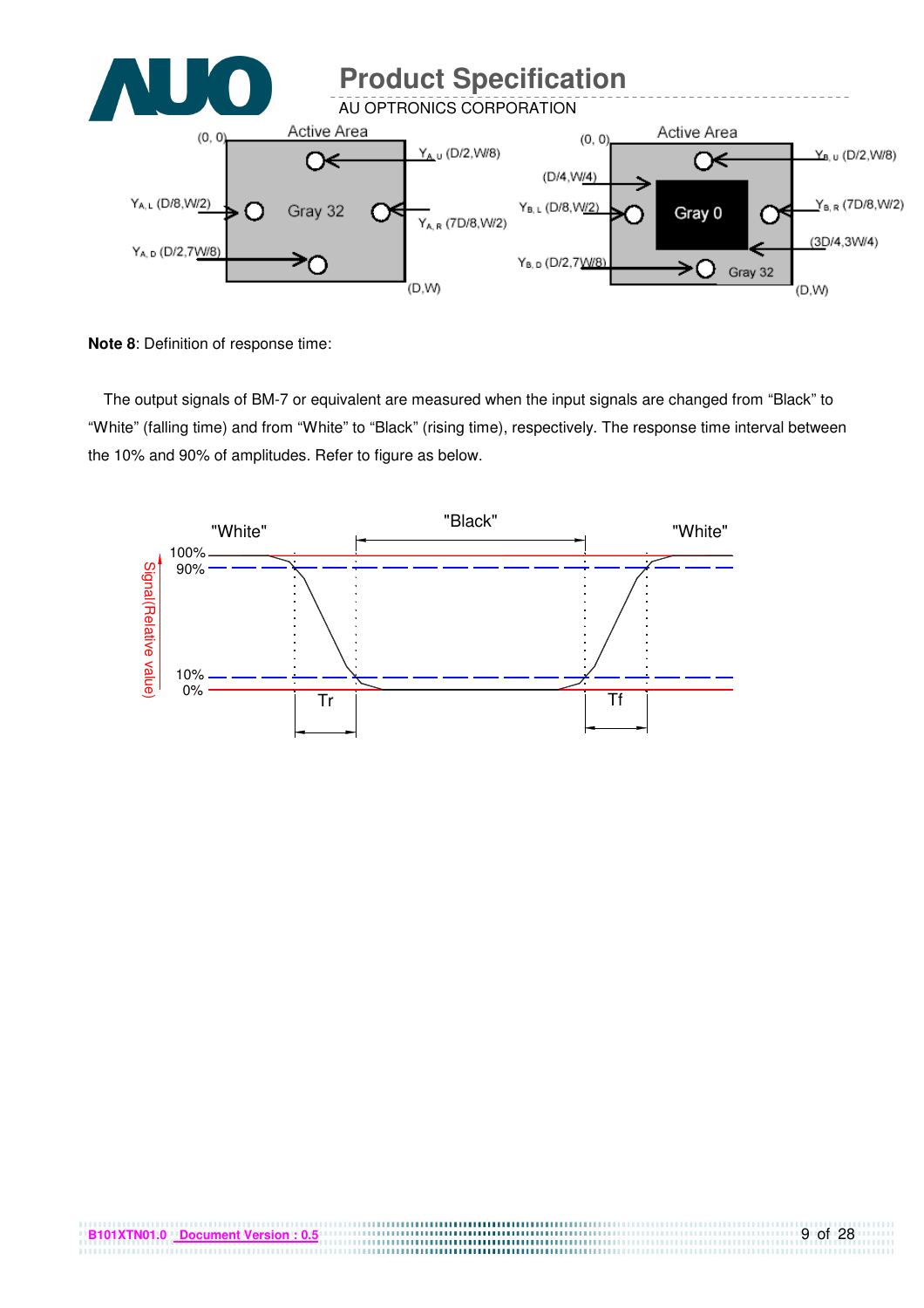![](_page_9_Picture_0.jpeg)

AU OPTRONICS CORPORATION

#### **Note 9**. Definition of viewing angle

Viewing angle is the measurement of contrast ratio  $\geq$  10, at the screen center, over a 180° horizontal and 180° vertical range (off-normal viewing angles). The 180° viewing angle range is broken down as follows; 90° (θ) horizontal left and right and 90° (Φ) vertical, high (up) and low (down). The measurement direction is typically perpendicular to the display surface with the screen rotated about its center to develop the desired measurement viewing angle.

![](_page_9_Figure_5.jpeg)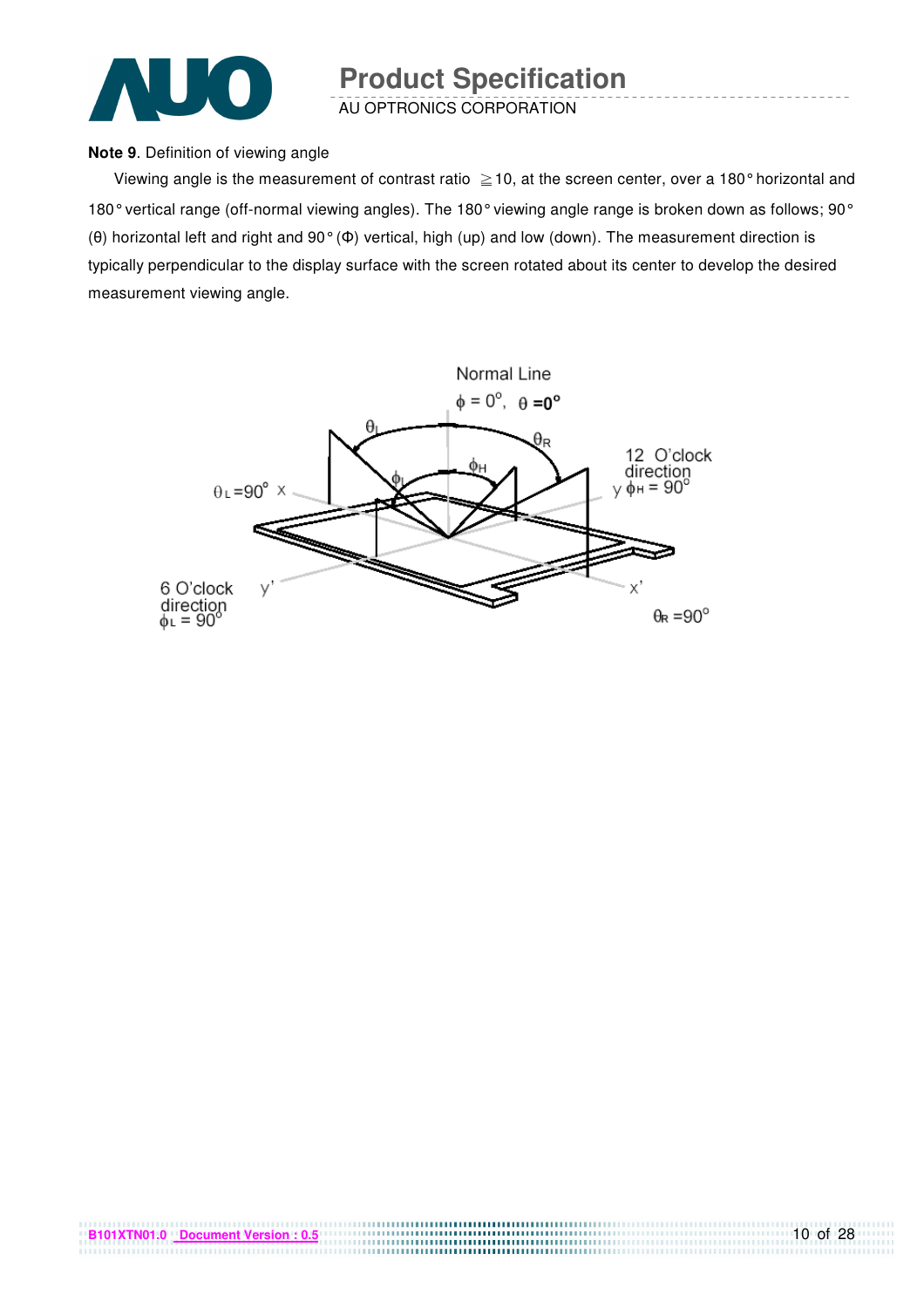![](_page_10_Picture_0.jpeg)

AU OPTRONICS CORPORATION

# **3. Functional Block Diagram**

The following diagram shows the functional block of the 10.1 inches wide Color TFT/LCD 40 Pin one channel Module

**TBD**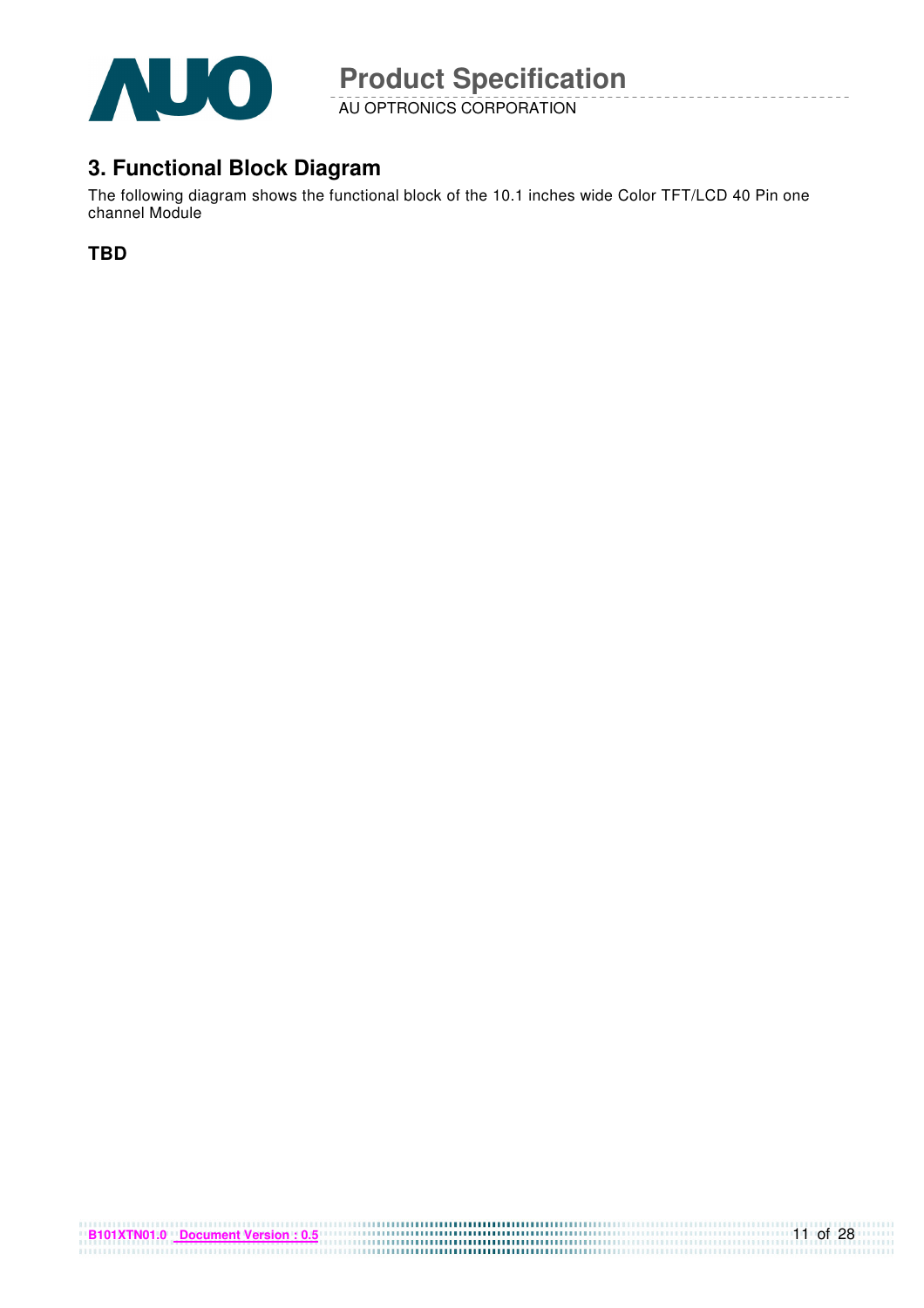![](_page_11_Picture_0.jpeg)

AU OPTRONICS CORPORATION

An absolute maximum rating of the module is as following:

#### **4.1 Absolute Ratings of TFT LCD Module**

| Item                    | Svmbol | Min | Max | Unit   | Conditions |
|-------------------------|--------|-----|-----|--------|------------|
| Logic/LCD Drive Voltage | Vin    | TBD | TBD | [Volt] | Note 1 C   |

### **4.2 Absolute Ratings of Environment**

| <b>Item</b>                  | Symbol     | Min | Max   | Unit                                    | <b>Conditions</b> |
|------------------------------|------------|-----|-------|-----------------------------------------|-------------------|
| <b>Operating Temperature</b> | TOP        |     | $+50$ | $\mathsf{I}^\circ\mathsf{C} \mathsf{I}$ | Note 4            |
| <b>Operation Humidity</b>    | <b>HOP</b> |     | 95    | [%RH]                                   | Note 4            |
| Storage Temperature          | TST        | -20 | $+60$ | $\mathsf{I}^\circ\mathsf{C} \mathsf{I}$ | Note 4            |
| <b>Storage Humidity</b>      | HST        | 5   | 95    | [%RH]                                   | Note 4            |

Note 1: At Ta (25℃)

Note 2: Permanent damage to the device may occur if exceed maximum values

Note 3: LED specification refer to section 5.2

Note 4: For quality performance, please refer to AUO IIS (Incoming Inspection Standard).

![](_page_11_Figure_12.jpeg)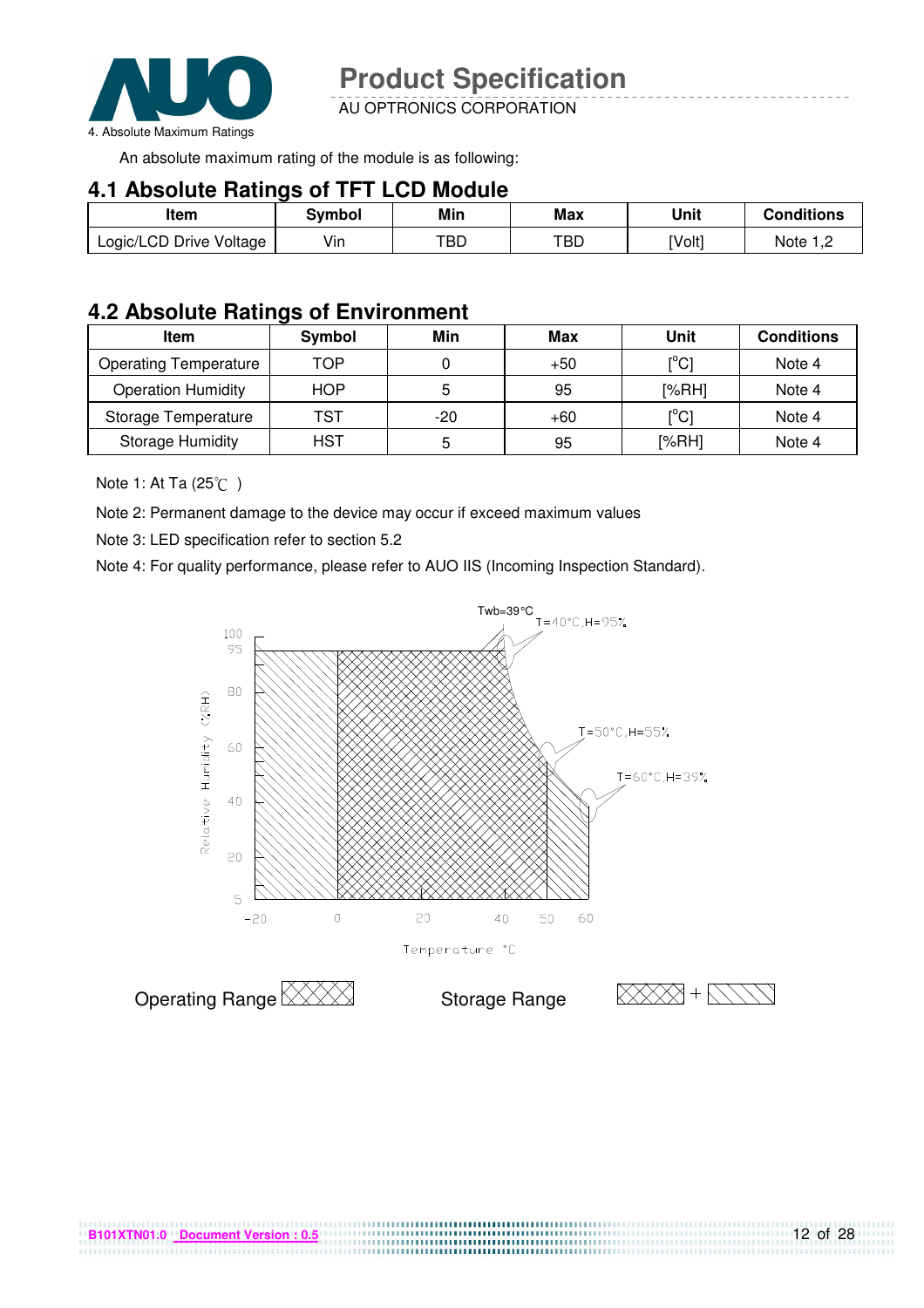AU OPTRONICS CORPORATION

![](_page_12_Picture_2.jpeg)

# **5.1 TFT LCD Module**

#### **5.1.1 Power Specification**

Input power specifications are as follows;

The power specification are measured under  $25^{\circ}$  and frame frenquency under 60Hz

| <b>Symble</b> | <b>Parameter</b>                                      | Min | <b>Typ</b> | <b>Max</b> | <b>Units</b>  | <b>Note</b> |
|---------------|-------------------------------------------------------|-----|------------|------------|---------------|-------------|
| <b>VDD</b>    | Logic/LCD Drive<br>Voltage                            | 3.0 | 3.3        | 3.6        | [Volt]        |             |
| <b>PDD</b>    | <b>VDD Power</b>                                      |     |            | 0.8        | [Watt]        | Note 1      |
| <b>IDD</b>    | <b>IDD Current</b>                                    |     |            | 606        | [mA]          | Note 1      |
| <b>IRush</b>  | <b>Inrush Current</b>                                 |     |            | 2000       | [mA]          | Note 2      |
| <b>VDDrp</b>  | Allowable<br>Logic/LCD Drive<br><b>Ripple Voltage</b> |     |            | 100        | [mV]<br>$p-p$ |             |

Note 1 : Maximum Measurement Condition : Black Pattern at 3.3V driving voltage. ( $P_{max}=V_{3.3} \times I_{black}$ )

Typical Measurement Condition : Mosaic Pattern

Note 2: Measure Condition

![](_page_12_Figure_11.jpeg)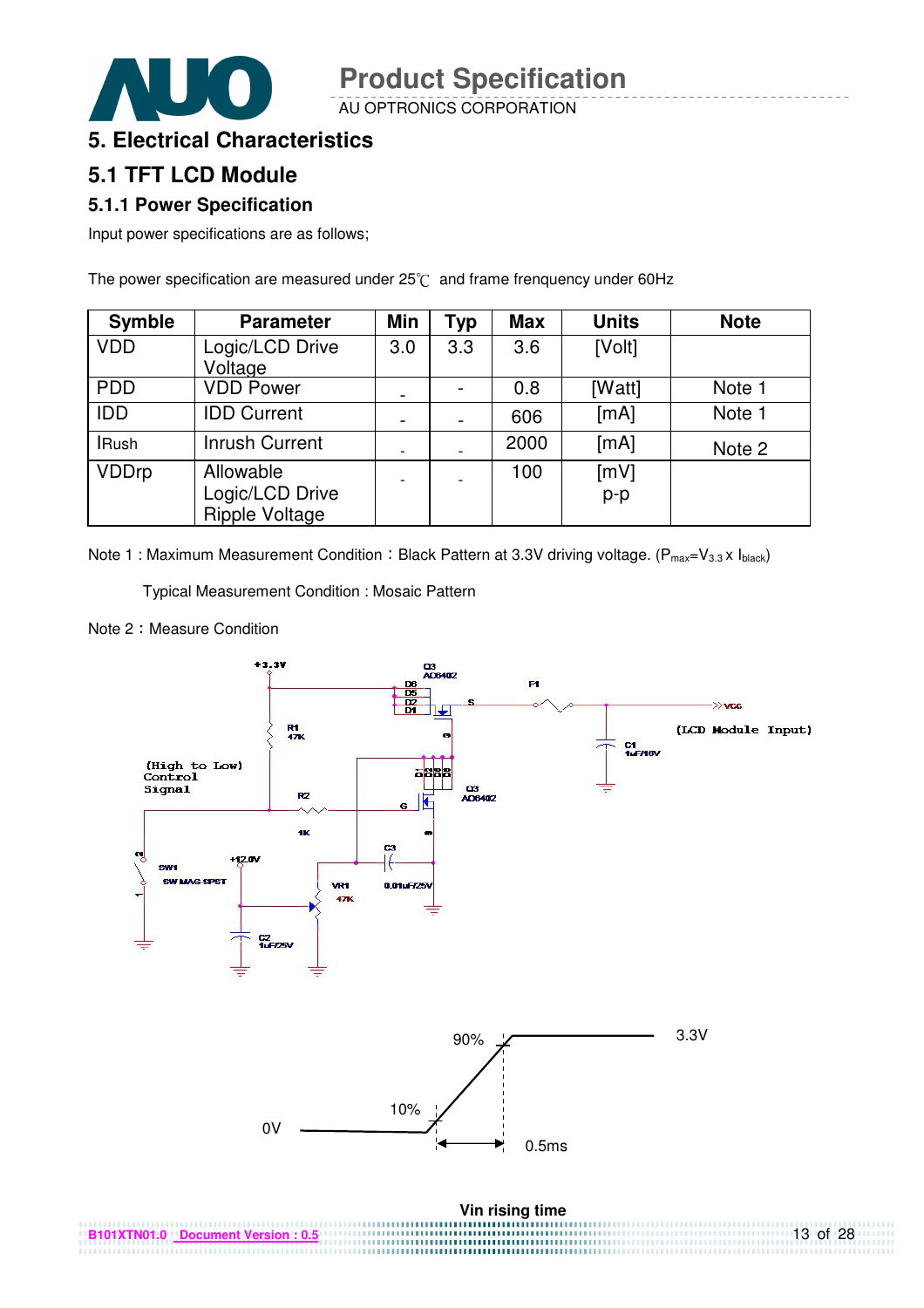![](_page_13_Picture_0.jpeg)

AU OPTRONICS CORPORATION

#### **5.1.2 Signal Electrical Characteristics**

Input signals shall be low or High-impedance state when VDD is off.

| <b>Parameter</b>           | <b>Condition</b>                                 | Min                      | Max   | Unit |
|----------------------------|--------------------------------------------------|--------------------------|-------|------|
| $\mathsf{V}_{\mathsf{TH}}$ | Differential Input High<br>Threshold (Vcm=+1.2V) | $\overline{\phantom{a}}$ | 100   | [mV] |
| $\mathsf{V}_{\mathsf{TL}}$ | Differential Input Low<br>Threshold (Vcm=+1.2V)  | $-100$                   |       | [mV] |
| $ V_{ID} $                 | Differential Input<br>Voltage                    | 100                      | 600   | [mV] |
| $\mathsf{V}_{\mathsf{CM}}$ | <b>Differential Input</b><br>Common Mode Voltage | 1.125                    | 1.375 | [V]  |

Signal electrical characteristics are as follows;

Note: LVDS Signal Waveform

![](_page_13_Figure_8.jpeg)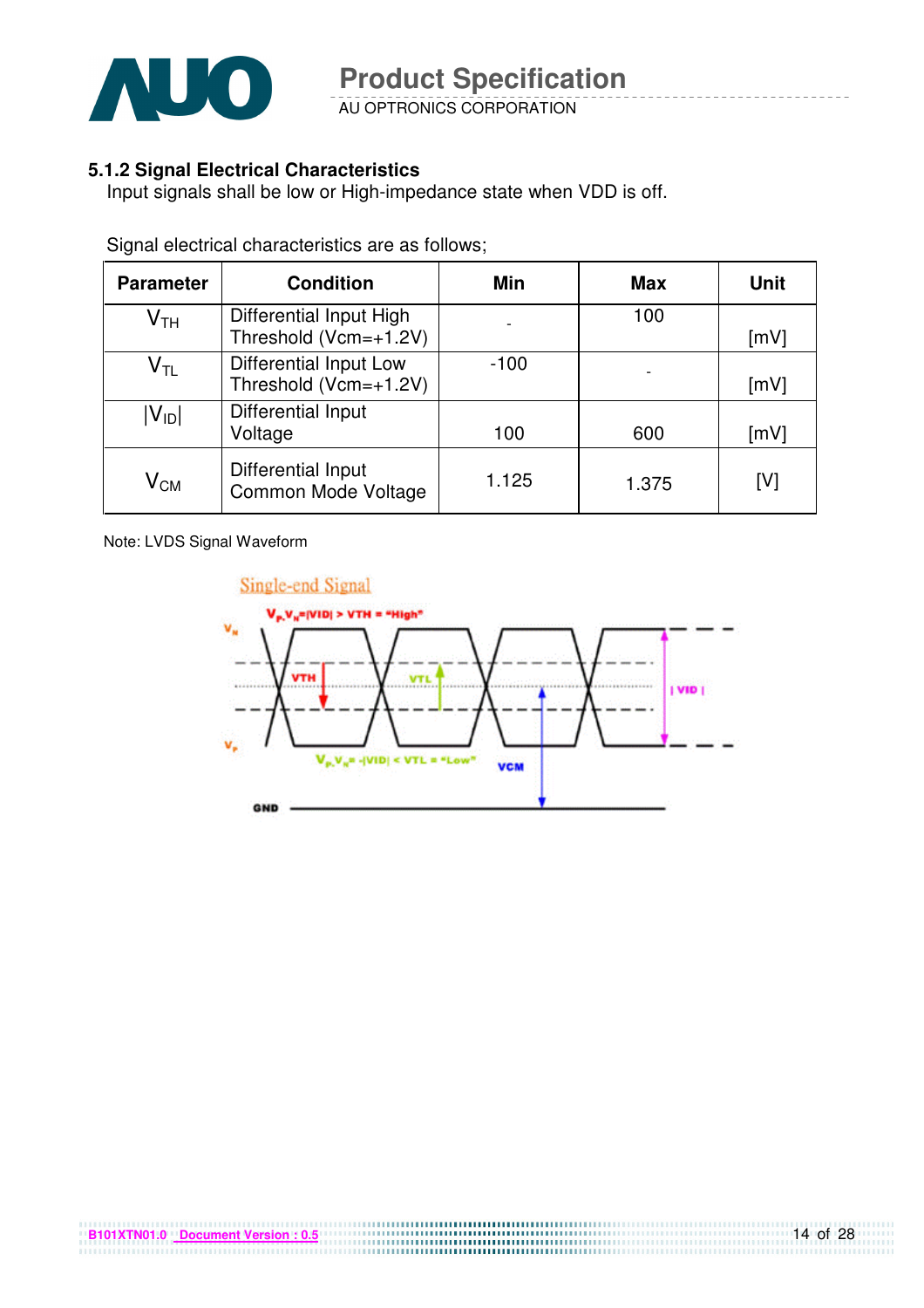![](_page_14_Picture_0.jpeg)

AU OPTRONICS CORPORATION

#### **5.2.1 LED characteristics**

| <b>Parameter</b>                      | <b>Symbol</b> | Min                      | <b>Typ</b>               | <b>Max</b> | <b>Units</b> | <b>Condition</b>                |
|---------------------------------------|---------------|--------------------------|--------------------------|------------|--------------|---------------------------------|
| <b>Backlight Power</b><br>Consumption | <b>PLED</b>   | $\overline{\phantom{0}}$ | $\overline{\phantom{0}}$ | 1.8        | [Watt]       | (Ta=25℃), Note 1<br>$Vin = 12V$ |
| <b>LED Life-Time</b>                  | N/A           | 15,000                   | $\overline{\phantom{0}}$ |            | Hour         | (Ta=25°C), Note 2               |
|                                       |               |                          |                          |            |              | $I_F=20$ mA                     |

**Note 1:** Calculator value for reference P<sub>LED</sub> = VF (Normal Distribution) \* IF (Normal Distribution) / Efficiency

**Note 2:** The LED life-time define as the estimated time to 50% degradation of initial luminous.

**Note 3:** LED input Current 0.254A typ / LED Forward Current 20mA per string, total 80mA / LED Forward Voltage 25.6V typ / LED Array 4parallel \* 8series

**Note 4:** LED driver IC Vendor – AAT (Advanced Analog Technology,Inc.)

#### **5.2.2 Backlight input signal characteristics**

| <b>Parameter</b>                             | <b>Symbol</b>  | Min | <b>Typ</b> | <b>Max</b> | <b>Units</b> | <b>Remark</b>          |
|----------------------------------------------|----------------|-----|------------|------------|--------------|------------------------|
| <b>LED Power Supply</b>                      | <b>VLED</b>    | 6.0 | 12.0       | 21.0       | [Volt]       |                        |
| <b>LED Enable Input</b><br><b>High Level</b> |                | 2.5 |            | 5.5        | [Volt]       |                        |
| <b>LED Enable Input</b><br>Low Level         | <b>VLED EN</b> |     |            | 0.5        | [Volt]       | Define as              |
| <b>PWM Logic Input</b><br><b>High Level</b>  | <b>VPWM EN</b> | 2.5 |            | 5.5        | [Volt]       | Connector<br>Interface |
| <b>PWM Logic Input</b><br>Low Level          |                |     |            | 0.5        | [Volt]       | $(Ta=25^{\circ}C)$     |
| <b>PWM Input Frequency</b>                   | <b>FPWM</b>    | 200 | 1K         | 10K        | Hz           |                        |
| <b>PWM Duty Ratio</b>                        | Duty           | 5   |            | 100        | $\%$         |                        |

,,,,,,,,,,,,,,,,,,,,,,,,,,,,,,,,,,

**Note 1 :** Recommend system pull up/down resistor no bigger than 10kohm

**B101XTN01.0 Document Version : 0.5**

15 of 28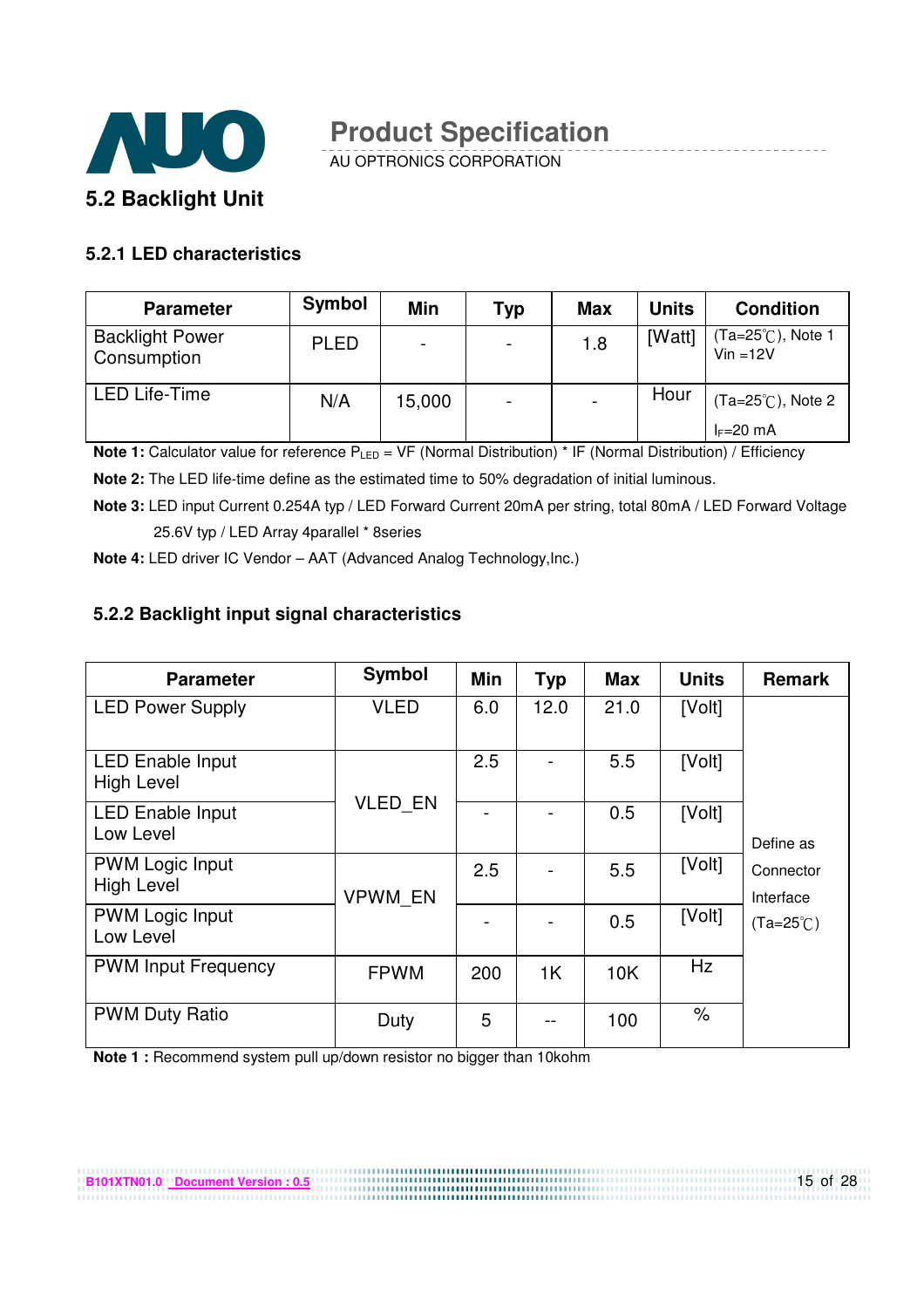![](_page_15_Picture_0.jpeg)

AU OPTRONICS CORPORATION **Product Specification** 

# **6. Signal Interface Characteristic**

## **6.1 Pixel Format Image**

Following figure shows the relationship of the input signals and LCD pixel format.

![](_page_15_Figure_5.jpeg)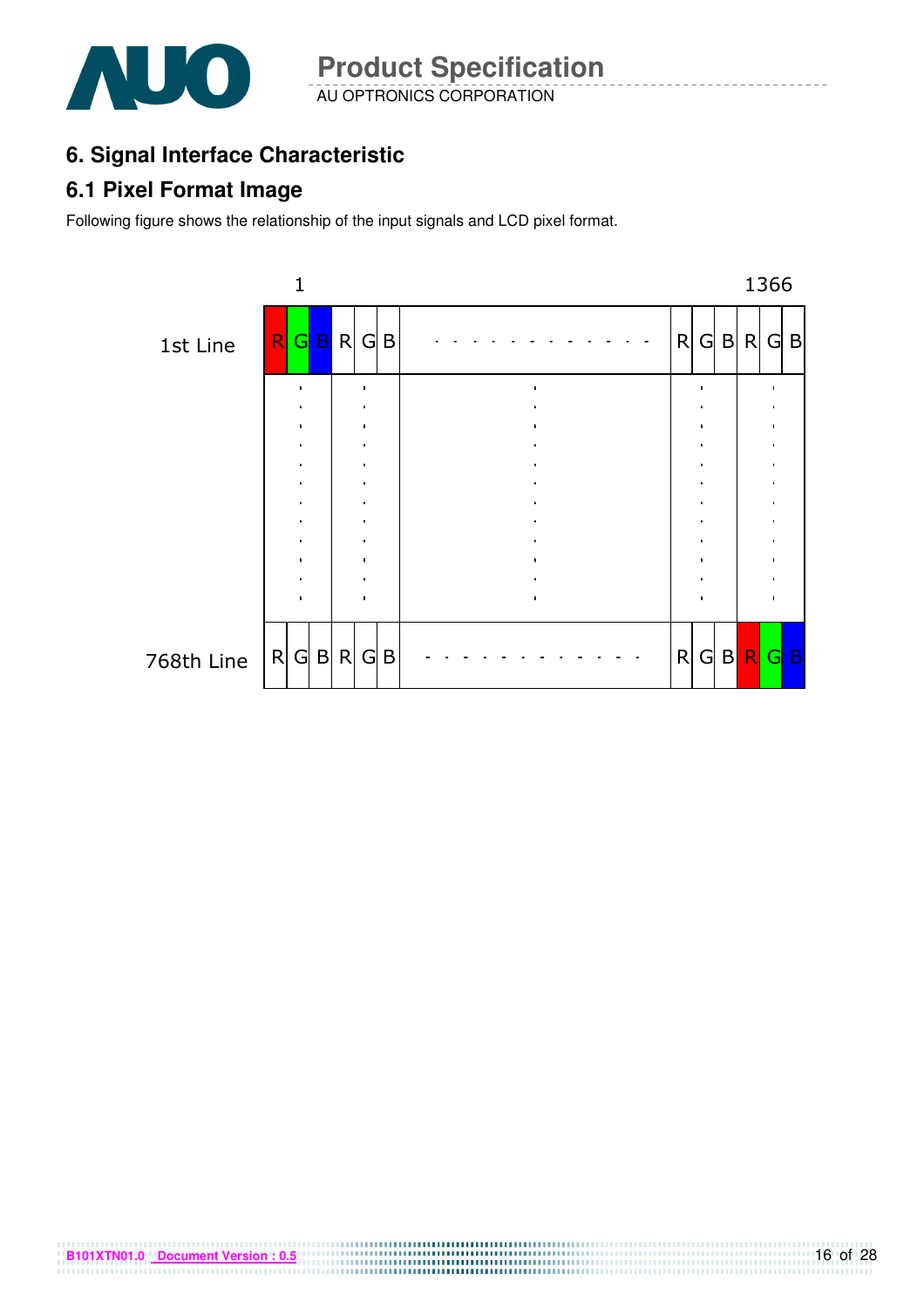![](_page_16_Picture_0.jpeg)

AU OPTRONICS CORPORATION

# **6.2 The Input Data Format**

![](_page_16_Figure_4.jpeg)

| <b>Signal Name</b>                                                                                       | <b>Description</b>                                                                                                                                |                                                                                                                                                 |
|----------------------------------------------------------------------------------------------------------|---------------------------------------------------------------------------------------------------------------------------------------------------|-------------------------------------------------------------------------------------------------------------------------------------------------|
| R <sub>5</sub><br>R <sub>4</sub><br>R <sub>3</sub><br>R <sub>2</sub><br>R <sub>1</sub><br>R <sub>0</sub> | Red Data 5 (MSB)<br>Red Data 4<br>Red Data 3<br>Red Data 2<br>Red Data 1<br>Red Data 0 (LSB)<br>Red-pixel Data                                    | Red-pixel Data<br>Each red pixel's brightness data consists of<br>these 6 bits pixel data.                                                      |
| G <sub>5</sub><br>G <sub>4</sub><br>G <sub>3</sub><br>G <sub>2</sub><br>G <sub>1</sub><br>G <sub>0</sub> | Green Data 5 (MSB)<br>Green Data 4<br>Green Data 3<br>Green Data 2<br>Green Data 1<br>Green Data 0 (LSB)<br>Green-pixel Data                      | Green-pixel Data<br>Each green pixel's brightness data consists of<br>these 6 bits pixel data.                                                  |
| <b>B5</b><br><b>B4</b><br>B <sub>3</sub><br><b>B2</b><br><b>B1</b><br>B <sub>0</sub>                     | Blue Data 5 (MSB)<br>Blue Data 4<br><b>Blue Data 3</b><br><b>Blue Data 2</b><br><b>Blue Data 1</b><br>Blue Data 0 (LSB)<br><b>Blue-pixel Data</b> | <b>Blue-pixel Data</b><br>Each blue pixel's brightness data consists of<br>these 6 bits pixel data.                                             |
| <b>RxCLKIN</b>                                                                                           | Data Clock                                                                                                                                        | The signal is used to strobe the pixel data and<br>DE signals. All pixel data shall be valid at the<br>falling edge when the DE signal is high. |
| DE                                                                                                       | <b>Display Timing</b>                                                                                                                             | This signal is strobed at the falling edge of<br>RxCLKIN. When the signal is high, the pixel<br>data shall be valid to be displayed.            |
| VS                                                                                                       | <b>Vertical Sync</b>                                                                                                                              | The signal is synchronized to RxCLKIN.                                                                                                          |
| <b>HS</b>                                                                                                | <b>Horizontal Sync</b>                                                                                                                            | The signal is synchronized to RxCLKIN.                                                                                                          |

Note: Output signals from any system shall be low or High-impedance state when VDD is off.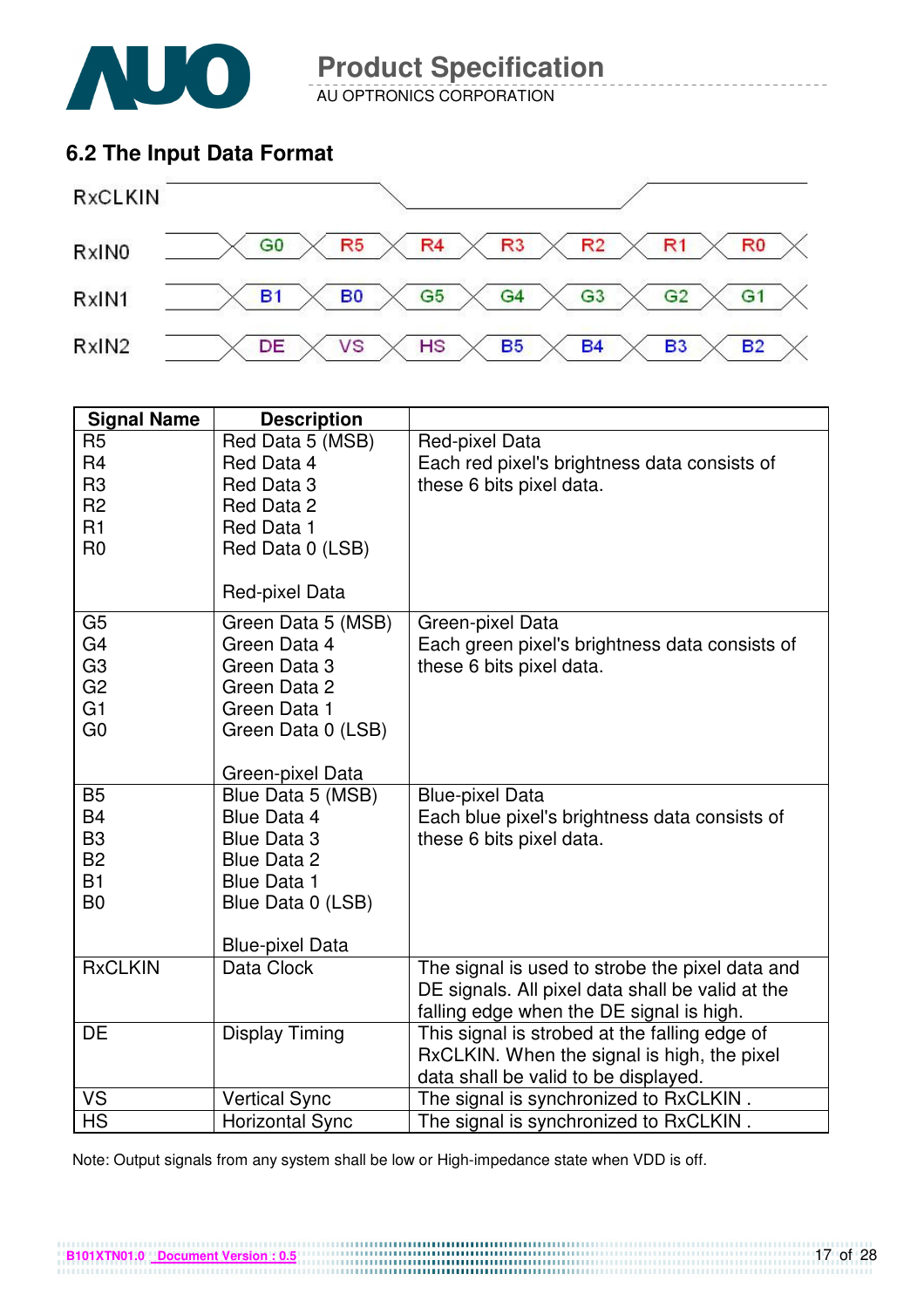![](_page_17_Picture_0.jpeg)

# **6.3 Integration Interface Requirement**

#### **6.3.1 Connector Description**

Physical interface is described as for the connector on module.

These connectors are capable of accommodating the following signals and will be following components.

| <b>Connector Name / Designation</b> | <b>For Signal Connector</b> |
|-------------------------------------|-----------------------------|
| Manufacturer                        | <b>STM</b>                  |
| Type / Part Number                  | MSAK24025P40                |
| <b>Mating Housing/Part Number</b>   | Mating of MSAK24025P40      |

#### **6.3.2 Pin Assignment**

LVDS is a differential signal technology for LCD interface and high speed data transfer device.

| Pin | Signal            | Description                                                     |  |  |
|-----|-------------------|-----------------------------------------------------------------|--|--|
|     | Reserved          | Reserved, AUO will use this pin.                                |  |  |
| 2   | <b>VDD</b>        | Power Supply, 3.3 V (typical)                                   |  |  |
| 3   | <b>VDD</b>        | Power Supply, 3.3 V (typical)                                   |  |  |
| 4   | <b>V EEDID</b>    | DDC 3.3V power                                                  |  |  |
| 5   | <b>TEST</b>       | Panel Self Test                                                 |  |  |
| 6   | <b>Clk EEDID</b>  | <b>DDC</b> Clock                                                |  |  |
| 7   | <b>DATA EEDID</b> | <b>DDC</b> Data                                                 |  |  |
| 8   | Odd_Rin0-         | - LVDS differential data input (R0-R5, G0) (odd pixels)         |  |  |
| 9   | Odd_Rin0+         | + LVDS differential data input (R0-R5, G0) (odd pixels)         |  |  |
|     | 10 VSS            | Ground - Shield                                                 |  |  |
| 11  | Odd_Rin1-         | - LVDS differential data input (G1-G5, B0-B1) (odd pixels)      |  |  |
| 12  | Odd_Rin1+         | + LVDS differential data input (G1-G5, B0-B1) (odd pixels)      |  |  |
| 13  | <b>VSS</b>        | Ground - Shield                                                 |  |  |
|     | 14 Odd_Rin2-      | - LVDS differential data input (B2-B5, HS, VS, DE) (odd pixels) |  |  |
| 15  | Odd Rin2+         | + LVDS differential data input (B2-B5, HS, VS, DE) (odd pixels) |  |  |
| 16  | <b>VSS</b>        | Ground - Shield                                                 |  |  |
| 17  | Odd_ClkIN-        | - LVDS differential clock input (odd pixels)                    |  |  |
|     | 18 Odd_ClkIN+     | + LVDS differential clock input (odd pixels)                    |  |  |
|     | 19 VSS            | Ground - Shield                                                 |  |  |
|     | 20 Reserved       | Reserved                                                        |  |  |
| 21  | Reserved          | Reserved                                                        |  |  |
| 22  | <b>VSS</b>        | Ground - Shield                                                 |  |  |
| 23  | Reserved          | Reserved                                                        |  |  |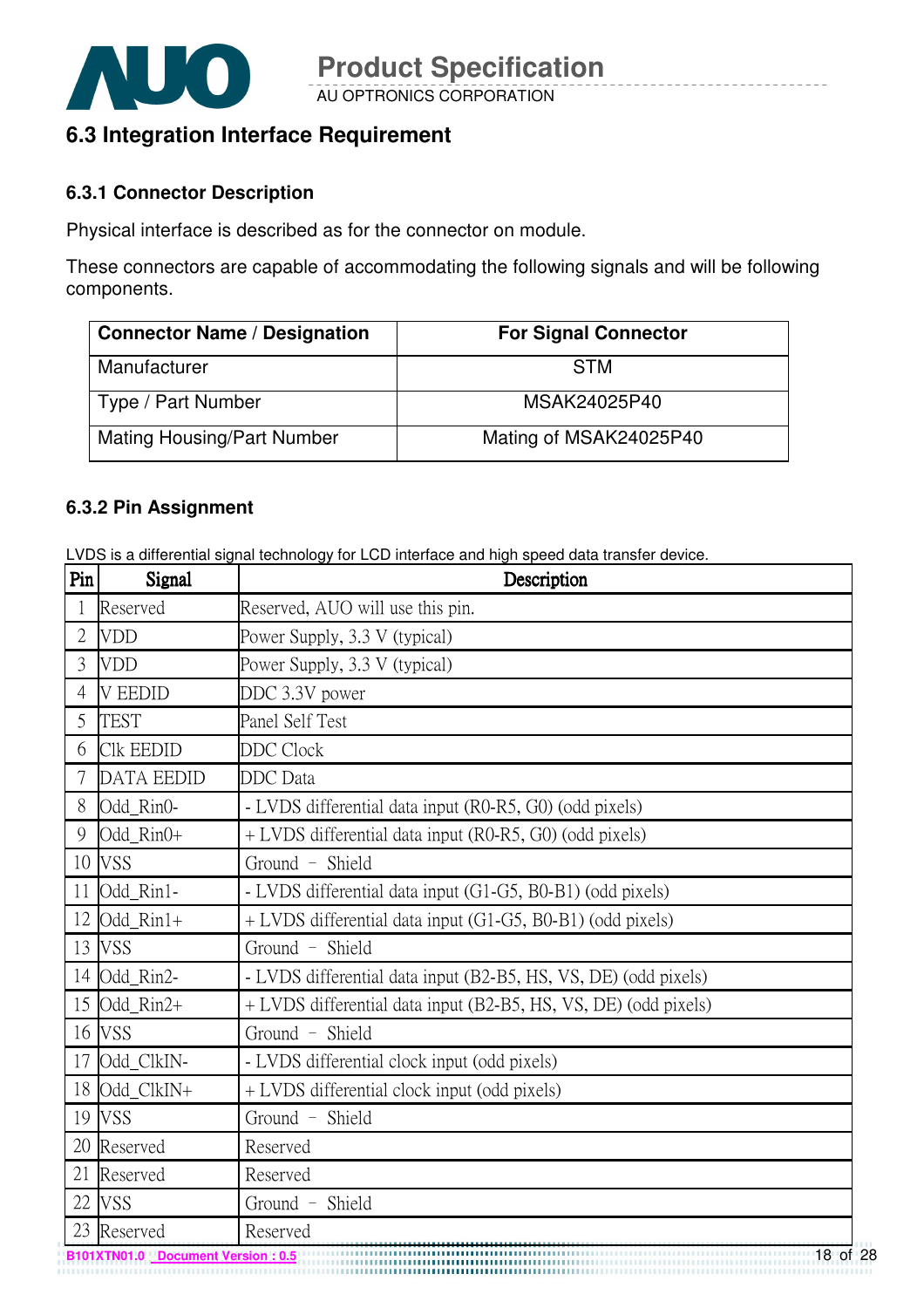![](_page_18_Picture_0.jpeg)

AU OPTRONICS CORPORATION

| 24 Reserved | Reserved                              |
|-------------|---------------------------------------|
| 25 VSS      | Ground - Shield                       |
| 26 Reserved | Reserved                              |
| 27 Reserved | Reserved                              |
| 28 VSS      | Ground - Shield                       |
| 29 Reserved | Reserved                              |
| 30 Reserved | Reserved                              |
| 31 VSS_LED  | Ground - LED                          |
| 32 VSS_LED  | Ground - LED                          |
| 33 VSS_LED  | Ground - LED                          |
| 34 NC       | No connection (Reserved)              |
| 35 PWM      | System PWM Signal Input (+3.3V Swing) |
| 36 LED_EN   | LED enable pin $(+3.3V$ Input)        |
| 37 Reserved | Reserved                              |
| 38 VDDLED   | LED Power Supply $7V - 21V$           |
| 39 VDDLED   | LED Power Supply $7V - 21V$           |
| 40 VDDLED   | LED Power Supply $7V - 21V$           |

Note 1: Start from right side

![](_page_18_Figure_5.jpeg)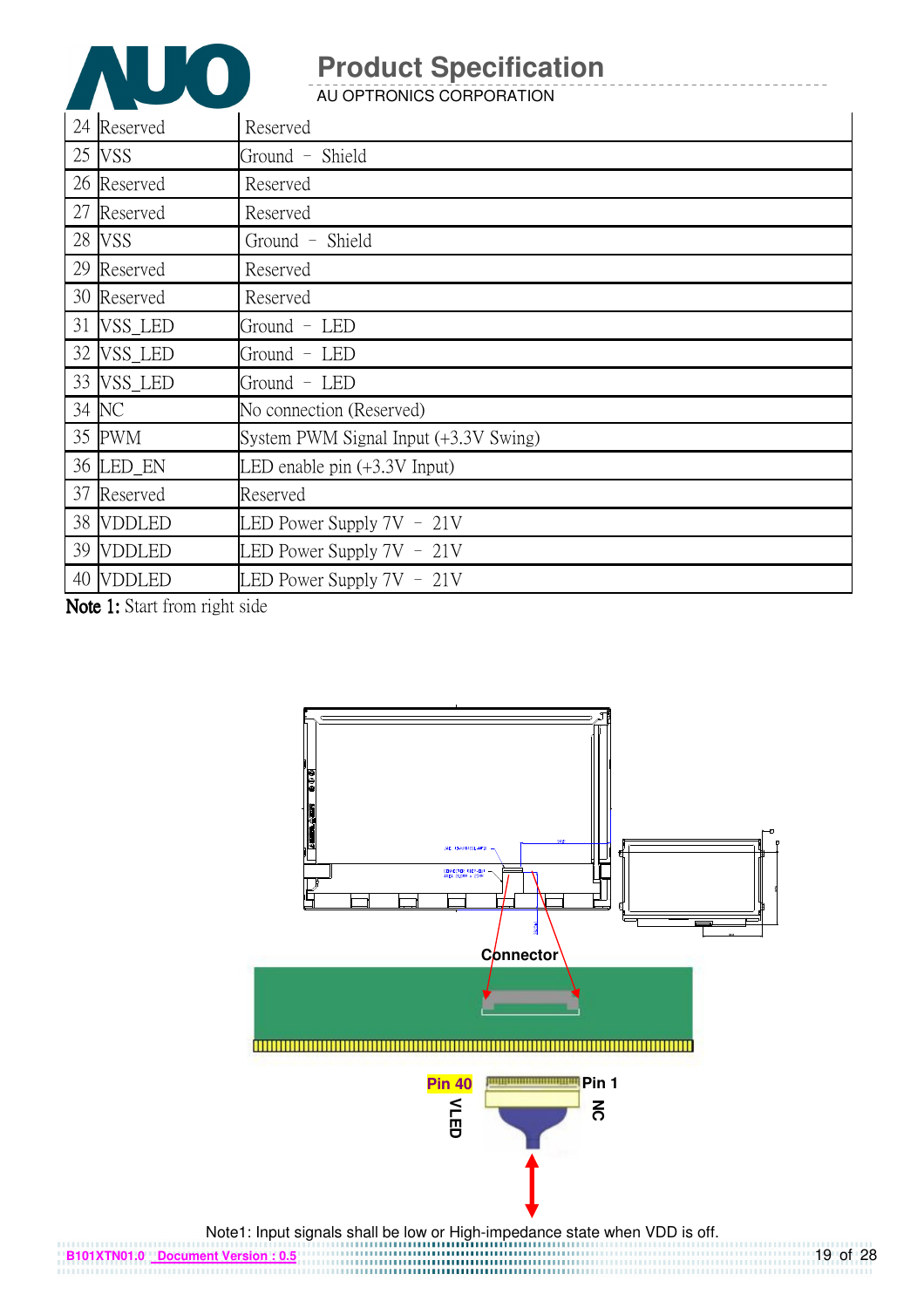![](_page_19_Picture_0.jpeg)

AU OPTRONICS CORPORATION **Product Specification** 

## **6.4 Interface Timing**

#### **6.4.1 Timing Characteristics**

Basically, interface timings should match the 1366x768 /60Hz manufacturing guide line timing.

| <b>Parameter</b>                    |                 | Symbol                    | Min. | Typ. | Max.       | Unit               |
|-------------------------------------|-----------------|---------------------------|------|------|------------|--------------------|
| <b>Frame Rate</b>                   |                 |                           |      | 60   |            | Hz                 |
| <b>Clock frequency</b>              |                 | $1/T_{\text{Clock}}$      | 66.9 | 72   | 80         | <b>MHz</b>         |
| <b>Vertical</b><br><b>Section</b>   | <b>Period</b>   | $\mathbf{T}_{\mathsf{V}}$ | 788  | 824  | 768+A      |                    |
|                                     | <b>Active</b>   | $T_{VD}$                  | 768  |      | $T_{Line}$ |                    |
|                                     | <b>Blanking</b> | $\mathsf{T}_{\text{VB}}$  | 20   | 56   | A          |                    |
| <b>Horizontal</b><br><b>Section</b> | <b>Period</b>   | $\mathsf{T}_\mathsf{H}$   | 1416 | 1456 | $1366 + B$ |                    |
|                                     | <b>Active</b>   | $T_{HD}$                  | 1366 |      |            | $T_{\text{Clock}}$ |
|                                     | <b>Blanking</b> | ${\mathbf T}_{\sf HB}$    | 50   | 90   | в          |                    |

**Note 1 :** The above is as optimized setting

**Note 2 :** DE mode only

**Note 3 :** The maximum clock frequency = (1366+B)\*(768+A)\*60<80MHz

**Note 4 :** Clock frequency number is for reference, real setting value refer to EDID (Clock frequency TBD MHz)

| Parameter                    |                 | Symbol                  | Min. | Typ. | Max.      | Unit           |
|------------------------------|-----------------|-------------------------|------|------|-----------|----------------|
| <b>Frame Rate</b>            |                 |                         | 40   | 60   |           | Hz             |
| <b>Clock frequency</b>       |                 | $1/ T_{\text{Clock}}$   | 66.6 | 72   | 80        | <b>MHz</b>     |
| Vertical<br><b>Section</b>   | Period          | $\mathsf{T}_\mathsf{V}$ | 1100 | 1130 | $1080+A$  |                |
|                              | Active          | $T_{VD}$                | 1080 |      |           | $T_{Line}$     |
|                              | <b>Blanking</b> | $T_{VB}$                | 20   | 50   | A         |                |
|                              | Period          | Tн                      | 1010 | 1050 | $960 + B$ |                |
| Horizontal<br><b>Section</b> | <b>Active</b>   | $T_{HD}$                | 960  |      |           | <b>T</b> Clock |
|                              | <b>Blanking</b> | <b>T</b> <sub>HB</sub>  | 50   | 90   | B         |                |

**Note 1 :** The above is as optimized setting

**Note 2 :** DE mode only

**Note 3 :** The maximum clock frequency = (960+B)\*(1080+A)\*60 < 80MHz

**B101XTN01.0 Document Version : 0.5**

**Note 4 :** Clock frequency number is for reference, real setting value refer to EDID (Clock frequency TBD MHz)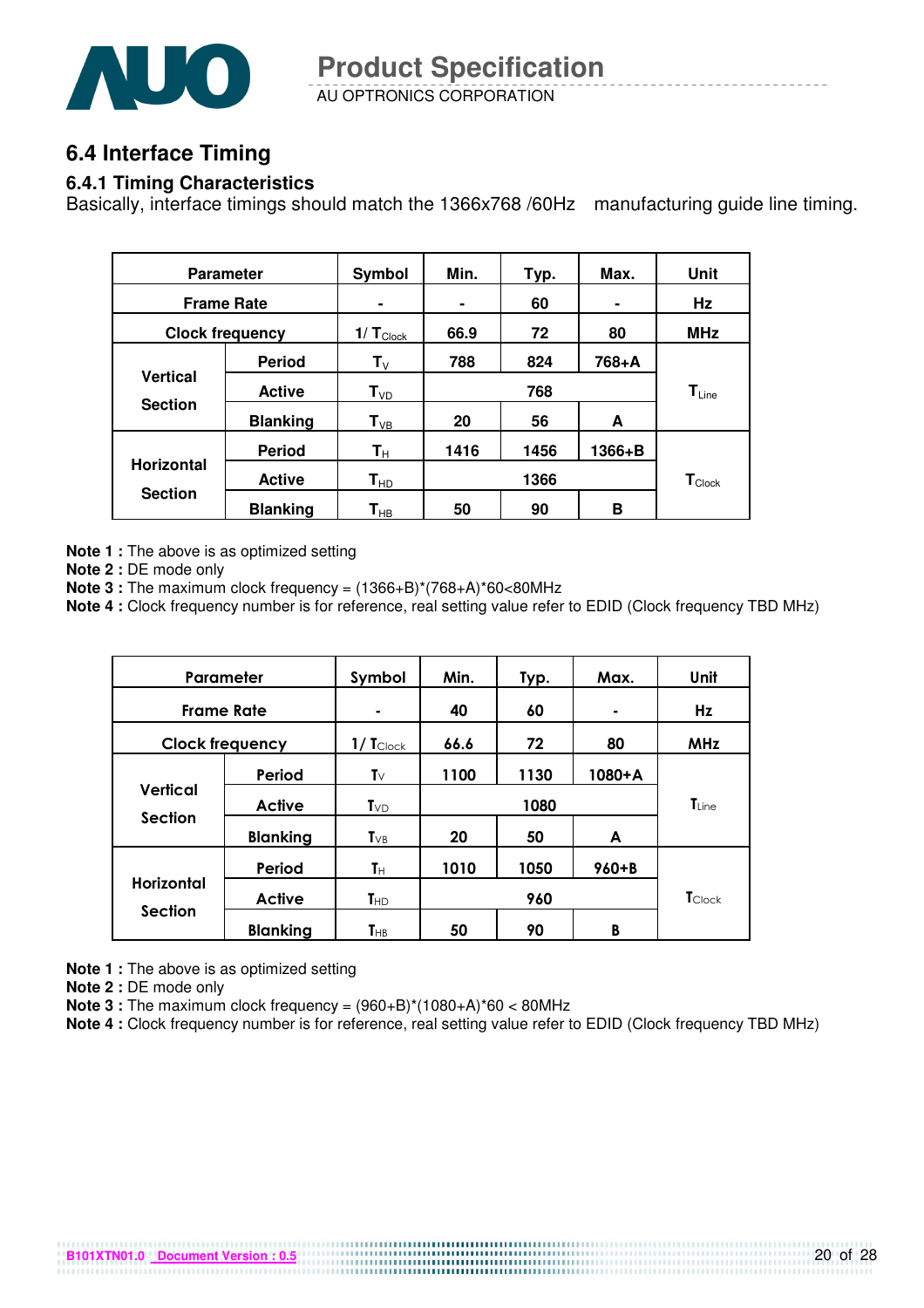![](_page_20_Picture_0.jpeg)

AU OPTRONICS CORPORATION

![](_page_20_Figure_3.jpeg)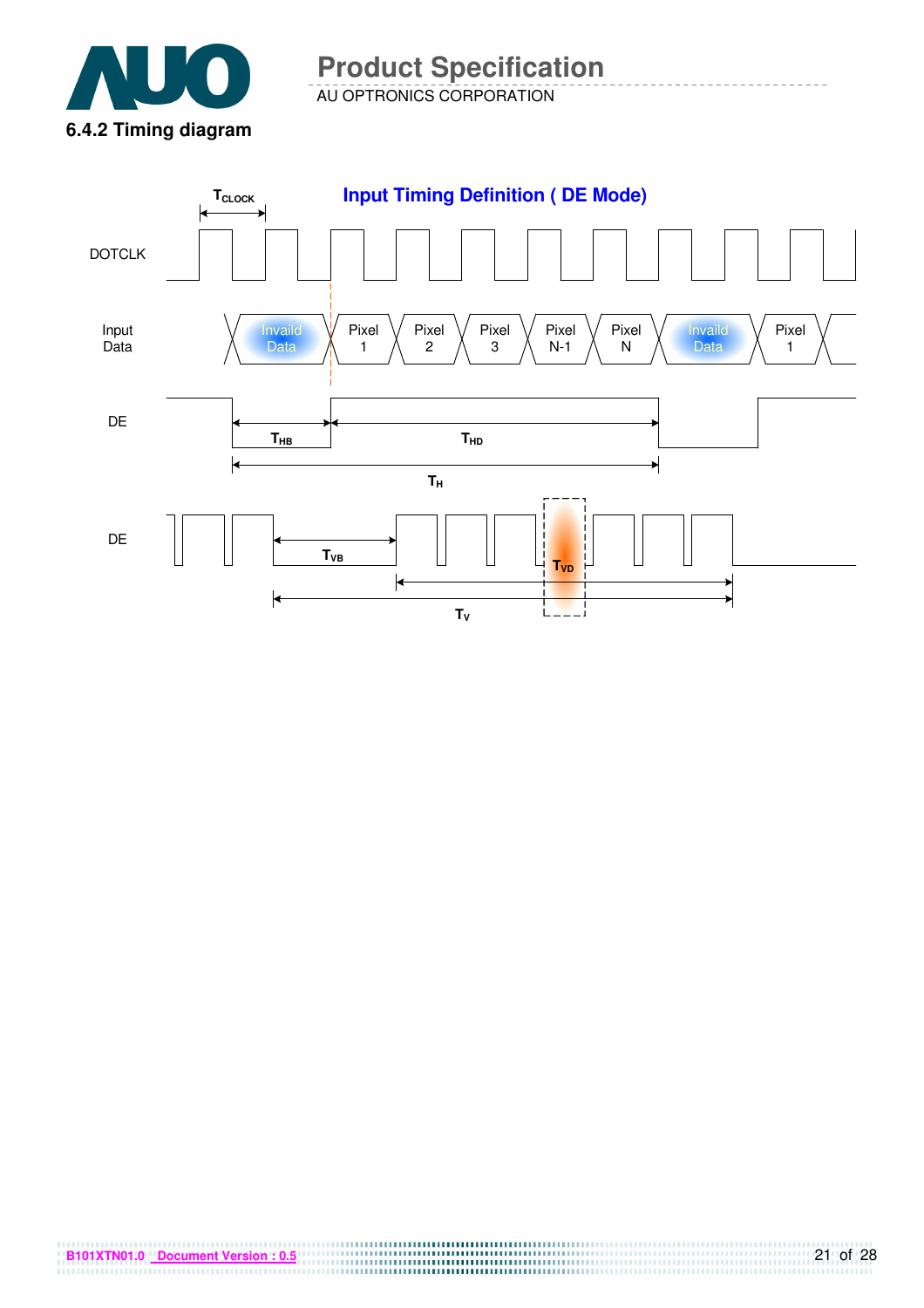![](_page_21_Picture_0.jpeg)

AU OPTRONICS CORPORATION

#### **6.5 Power ON/OFF Sequence**

**B101XTN01.0 Document Version : 0.5**

Power on/off sequence is as follows. Interface signals and LED on/off sequence are also shown in the chart. Signals from any system shall be Hi-Z state or low level when VDD is off

![](_page_21_Figure_5.jpeg)

**Note 1 :** If T3<200ms, the display garbage may occur. (T3>200ms is recommended)

**Note 2** If T1 or T12<0.5ms, the inrush current may cause the damage of fuse. If T1 or T12<0.5ms, the inrush current  $I<sup>2</sup>t$  is under typical melt of fuse Spec, there is no mentioned problem.

**Note 3 :** T8, T9, T10, T11 value are recommended, T8, T9, T10, T11 $\geq$ 0 could be acceptable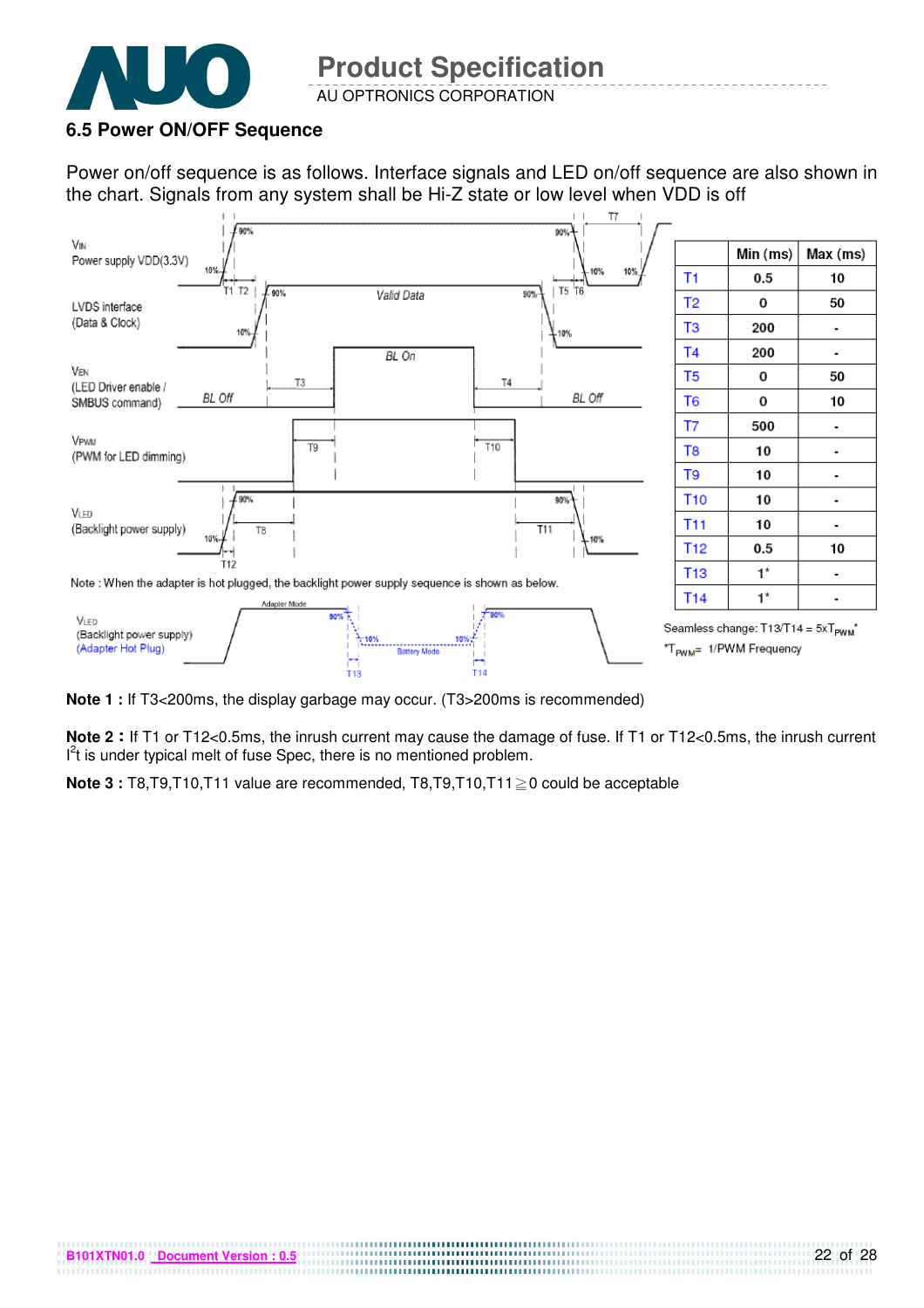![](_page_22_Picture_0.jpeg)

# **7. Panel Reliability Test**

### **7.1 Vibration Test**

**Test Spec:** 

- **•** Test method: Non-Operation
- Acceleration: 1.5 G
- Frequency: 10 500Hz Random
- Sweep: 30 Minutes each Axis (X, Y, Z)

### **7.2 Shock Test**

**Test Spec:** 

- Test method: Non-Operation
- Acceleration: 220 G, Half sine wave
- Active time: 2 ms
- Pulse: X, Y, Z .one time for each side

# **7.3 Reliability Test**

| <b>Items</b>                                | <b>Required Condition</b>                     | <b>Note</b> |
|---------------------------------------------|-----------------------------------------------|-------------|
| <b>Temperature</b><br><b>Humidity Bias</b>  | Ta= 40℃, 90%RH, 300h                          |             |
| <b>High Temperature</b><br><b>Operation</b> | Ta= 50℃, Dry, 300h                            |             |
| <b>Low Temperature</b><br><b>Operation</b>  | Ta= 0℃, 300h                                  |             |
| <b>High Temperature</b><br><b>Storage</b>   | Ta= 60℃, 35%RH, 300h                          |             |
| <b>Low Temperature</b><br><b>Storage</b>    | Ta= -20℃, 50%RH, 250h                         |             |
| <b>Thermal Shock</b><br>Test                | Ta=-20℃to 60℃, Duration at 30 min, 100 cycles |             |
| <b>ESD</b>                                  | Contact : ±8 KV                               | Note 1      |
|                                             | Air: ±15 KV                                   |             |

 **Note1:** According to EN 61000-4-2 , ESD class B: Some performance degradation allowed. Self-recoverable. No data lost, No hardware failures.

**Remark:** MTBF (Excluding the LED): 30,000 hours with a confidence level 90%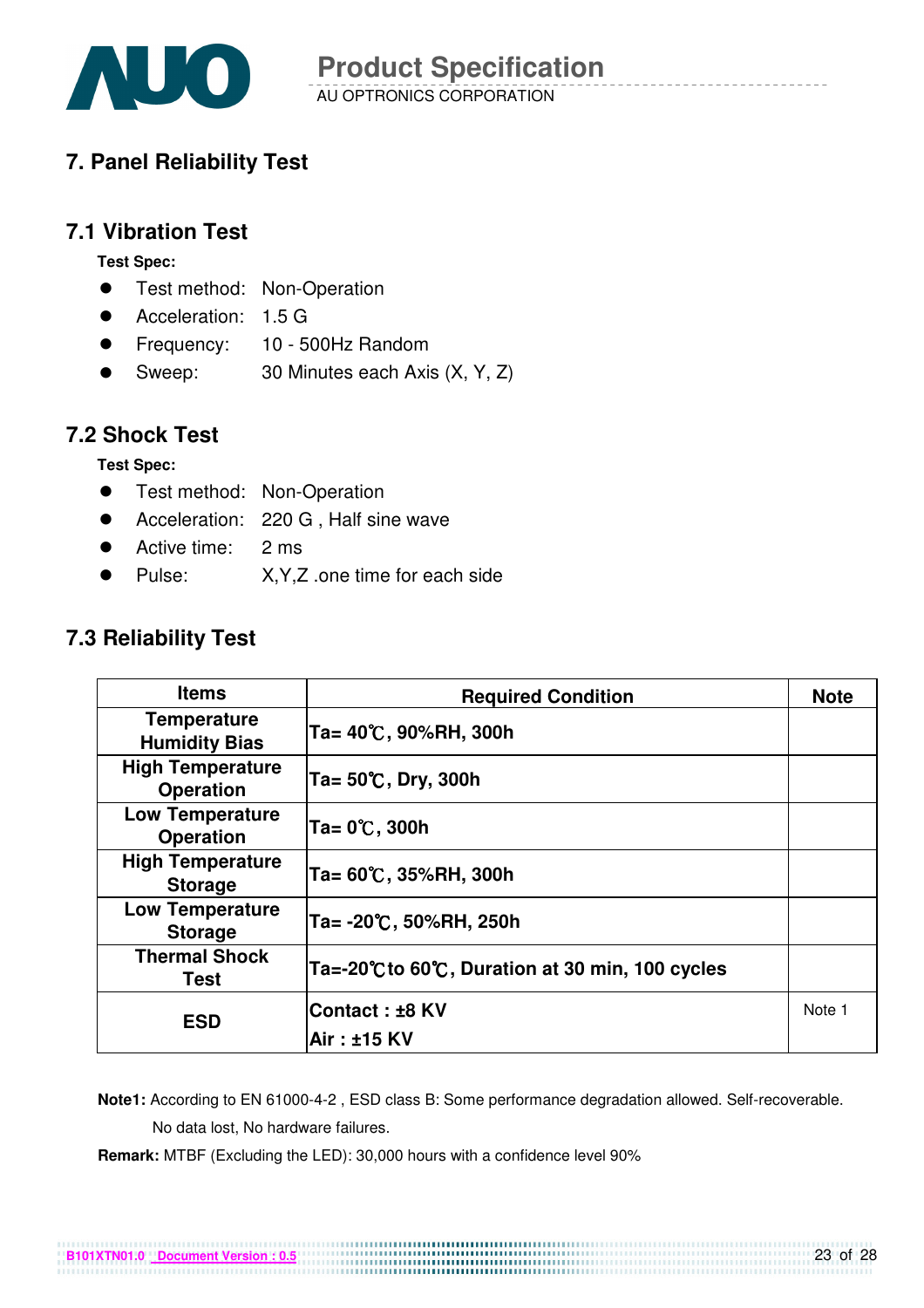![](_page_23_Picture_0.jpeg)

# **8. Mechanical Characteristics**

# **8.1 LCM Outline Dimension**

**Front View** 

![](_page_23_Figure_4.jpeg)

24 of 28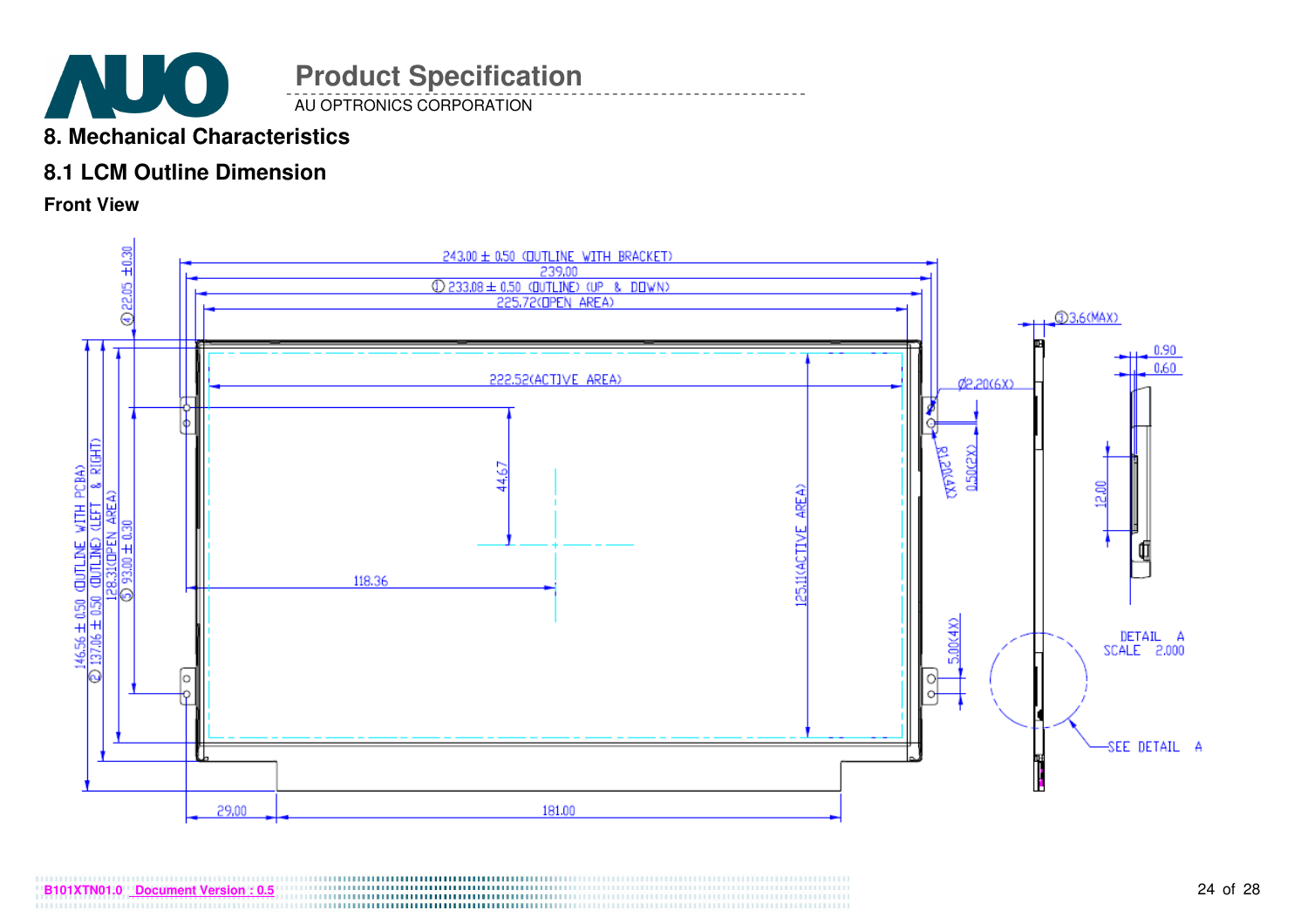![](_page_24_Picture_0.jpeg)

AU OPTRONICS CORPORATION

![](_page_24_Figure_3.jpeg)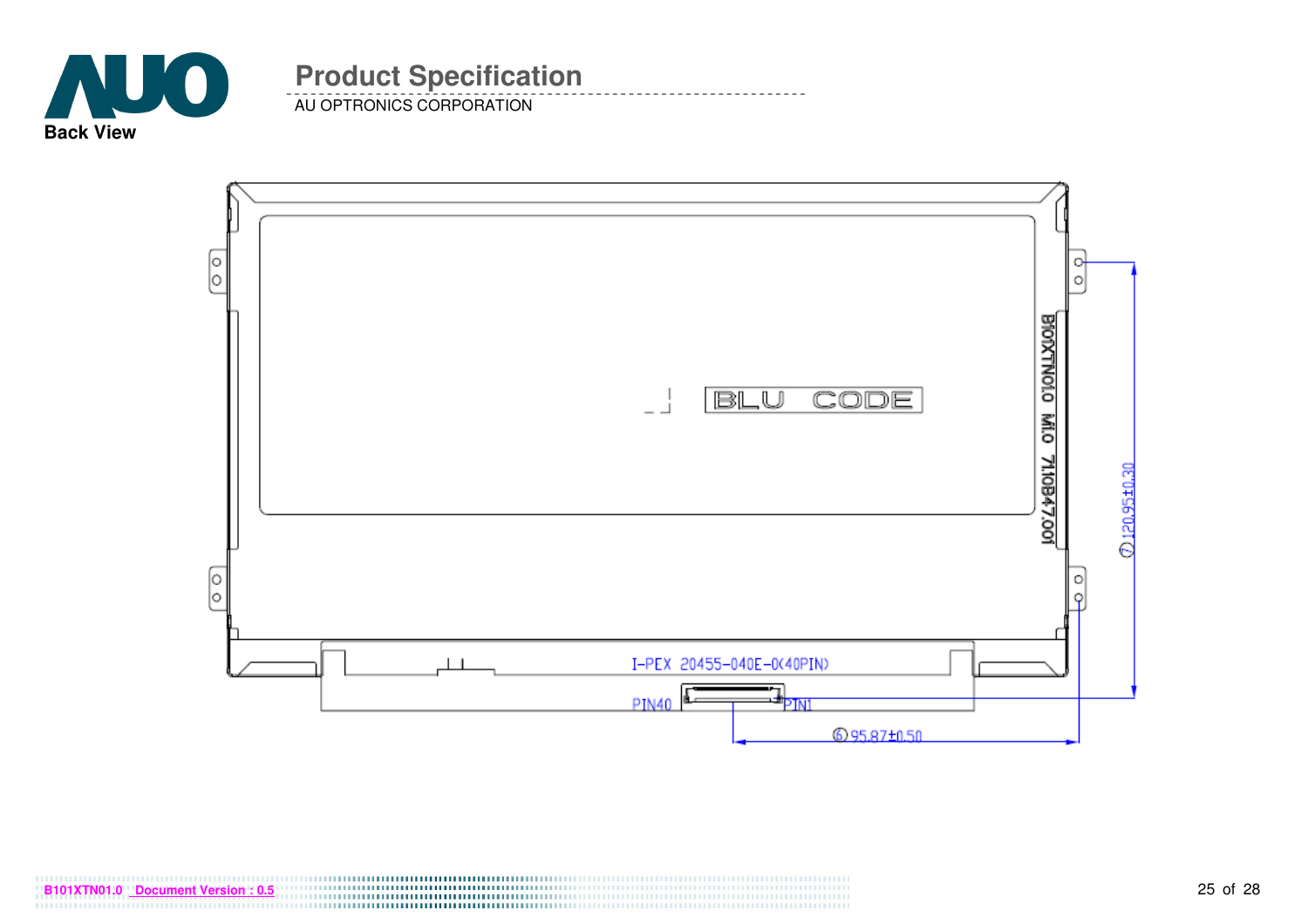![](_page_25_Picture_0.jpeg)

AU OPTRONICS CORPORATION **Product Specification** 

**9. Shipping and Package**

![](_page_25_Figure_3.jpeg)

# **9.1.2 Carton Label Format**

![](_page_25_Figure_5.jpeg)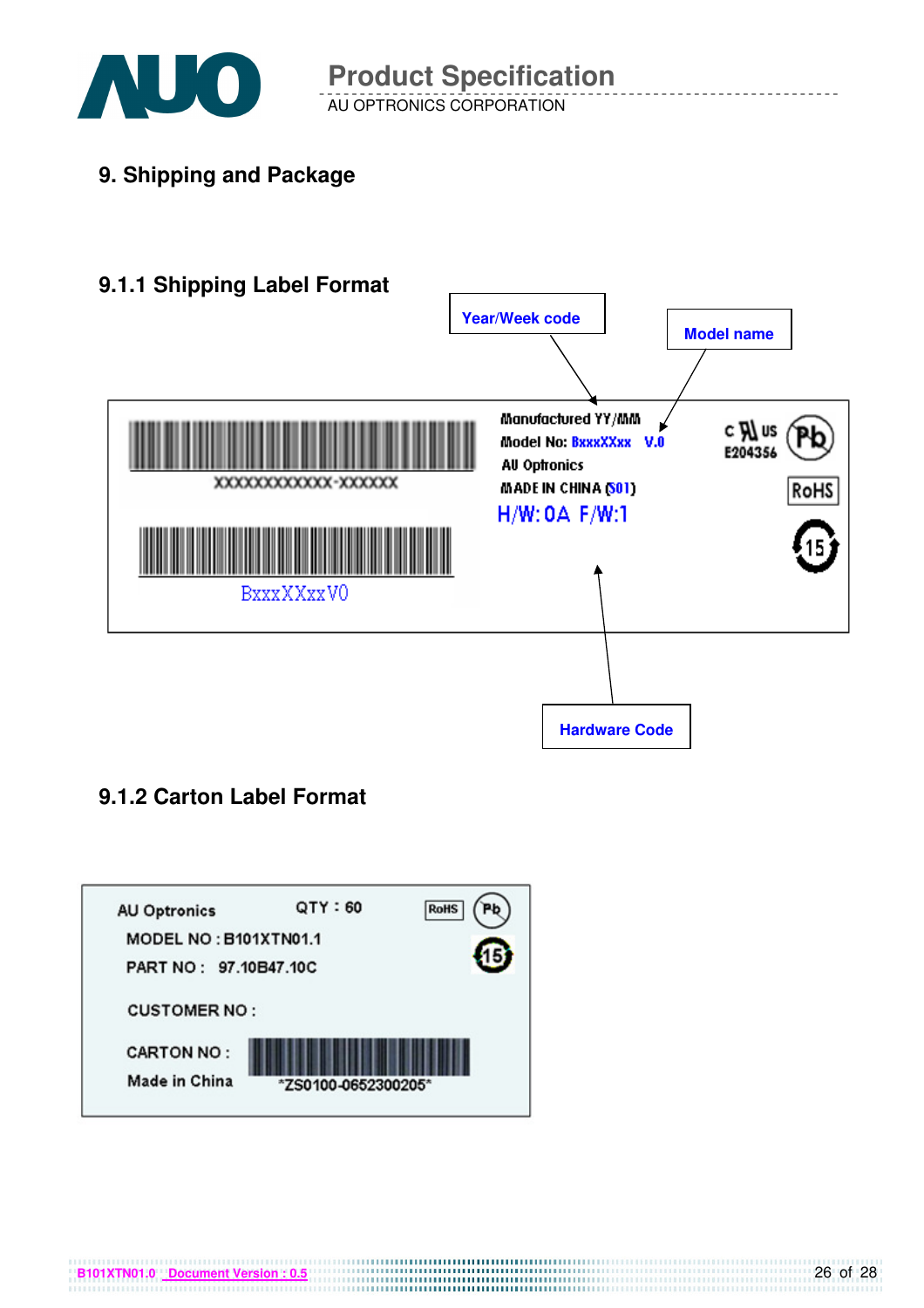![](_page_26_Picture_0.jpeg)

AU OPTRONICS CORPORATION **Product Specification** 

**9.2 Carton Package** 

![](_page_26_Figure_3.jpeg)

# **9.3 Shipping Package of Palletizing Sequence**